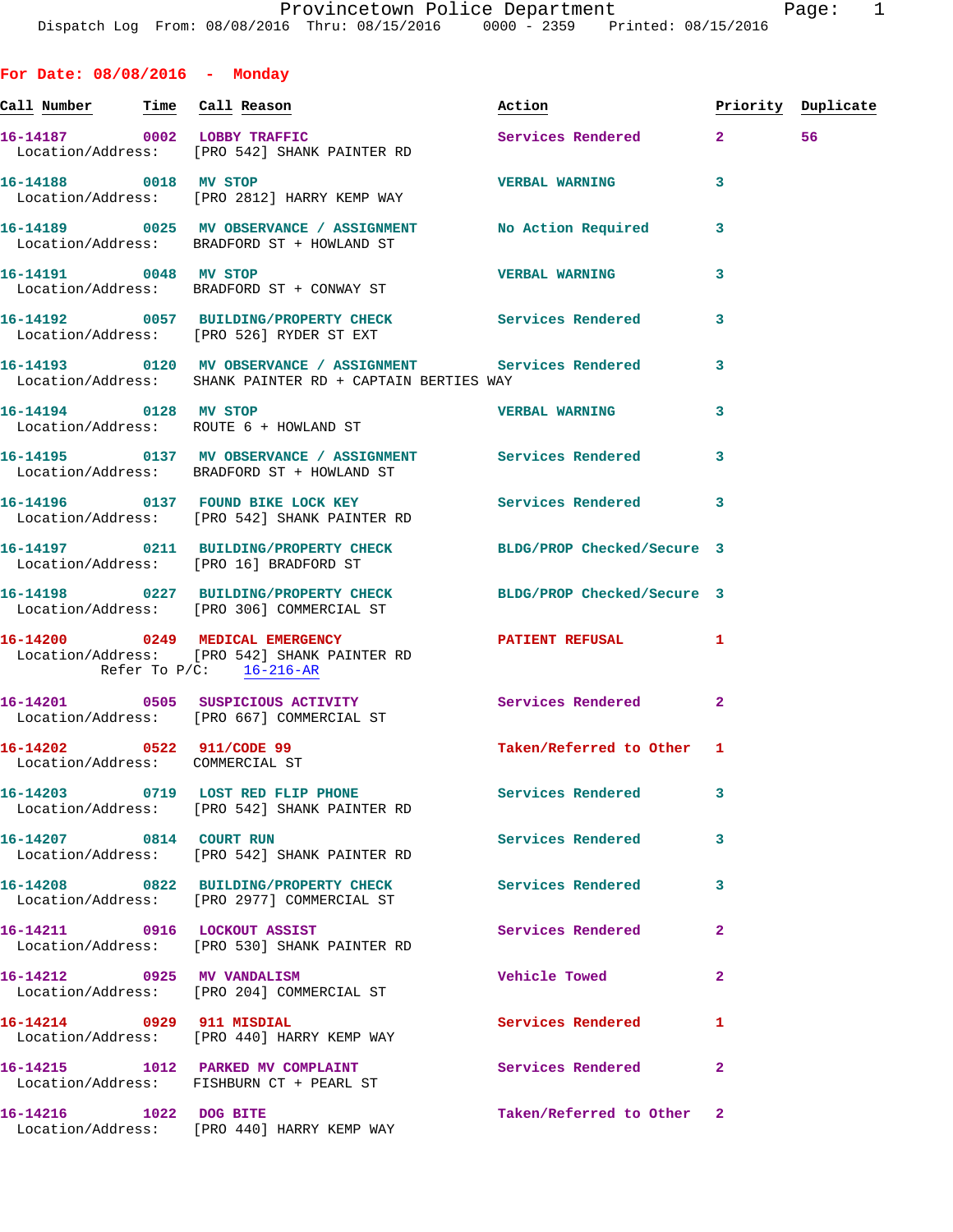Dispatch Log From: 08/08/2016 Thru: 08/15/2016 0000 - 2359 Printed: 08/15/2016

| 16-14218 1054 MV DISABLED                                             | Location/Address: ROUTE 6 + SHANK PAINTER RD                                                                 | <b>Services Rendered</b>  | $\mathbf{2}$               |
|-----------------------------------------------------------------------|--------------------------------------------------------------------------------------------------------------|---------------------------|----------------------------|
|                                                                       | 16-14219 1202 LANDLORD/TENANT<br>Location/Address: [PRO 395] COMMERCIAL ST                                   | Investigated              | $\overline{2}$             |
| 16-14220 1233 MEDICAL EMERGENCY<br>Location/Address: COMMERCIAL ST    |                                                                                                              | <b>PATIENT REFUSAL</b>    | 1                          |
|                                                                       | 16-14221 1311 LANDLORD/TENANT<br>Location/Address: [PRO 2045] BAYBERRY AVE                                   | Peace Restored            | $\overline{2}$             |
| 16-14222 1320 FINGERPRINTS                                            | Location/Address: [PRO 542] SHANK PAINTER RD                                                                 | Services Rendered         | 3                          |
|                                                                       | 16-14223 1344 TRAFFIC CONGESTION PROBLEM<br>Location/Address: BRADFORD ST + SHANK PAINTER RD                 | <b>Services Rendered</b>  | $\overline{2}$             |
| 16-14224 1345 MV ACCIDENT<br>Refer To Accident: 16-45-AC              | Location/Address: [PRO 1201] CAPTAIN BERTIES WAY                                                             | Services Rendered         | 1                          |
| 16-14225 1403 PHONE SCAM                                              | Location/Address: [PRO 617] BRADFORD ST                                                                      | Services Rendered         | $\mathbf{2}$               |
|                                                                       | 16-14226 1408 FOUND PRESCRIPTION GLASSES<br>Location/Address: [PRO 3593] COMMERCIAL ST                       | Services Rendered         | 3                          |
| 16-14227 1413 LOST PROPERTY                                           | Location/Address: [PRO 2490] PROVINCELANDS RD                                                                | Services Rendered         | 3                          |
| 16-14228 1415 911 LOST PERSON<br>Location/Address: SNAIL RD + ROUTE 6 |                                                                                                              | Services Rendered         | 1                          |
|                                                                       | 16-14230 1452 ASSIST CITIZEN-FINGER PRINTS Services Rendered<br>Location/Address: [PRO 542] SHANK PAINTER RD |                           | 3                          |
|                                                                       | 16-14232 1455 BIKE VS M/V<br>Location/Address: [PRO 175] COMMERCIAL ST                                       | Services Rendered         | $\overline{a}$             |
| 16-14229 1504 ASSIST CITIZEN<br>Location/Address: [PRO 3440] ROUTE 6  |                                                                                                              | Services Rendered         | 3                          |
|                                                                       | 16-14231 1513 FINGERPRINTS<br>Location/Address: [PRO 542] SHANK PAINTER RD                                   | <b>Services Rendered</b>  | $\overline{\phantom{a}}$ 3 |
| 16-14234 1540 LOST PA LIC<br>Location/Address: COMMERCIAL ST          |                                                                                                              | Services Rendered         | $\mathbf{3}$               |
|                                                                       | 16-14233 1541 MEDICAL EMERGENCY<br>Location: [PRO 3431] LOPES SQUARE                                         | Transported to Hospital 1 |                            |
| 16-14235 1553 LANDLORD/TENANT                                         | Location/Address: [PRO 3296] SHANK PAINTER RD                                                                | SPOKEN TO                 | $\mathbf{2}$               |
|                                                                       | 16-14236 1626 PARKING COMPLAINT / GENERAL SPOKEN TO<br>Location/Address: [PRO 1858] BRADFORD ST              |                           | 3                          |
| Location/Address: HARRY KEMP WAY                                      | 16-14237 1630 MV OBSERVANCE / ASSIGNMENT Services Rendered                                                   |                           | 3                          |
|                                                                       | 16-14239 1702 PARK, WALK & TALK<br>Location/Address: [PRO 105] COMMERCIAL ST                                 | Services Rendered         | $\mathbf{2}$               |
| 16-14240 1720 LOST KEY<br>Location/Address: COMMERCIAL ST             |                                                                                                              | Services Rendered         | 3                          |
|                                                                       | 16-14241 1731 MEDICAL EMERGENCY<br>Location/Address: BRADFORD ST + WEBSTER PL                                | Transported to Hospital 1 |                            |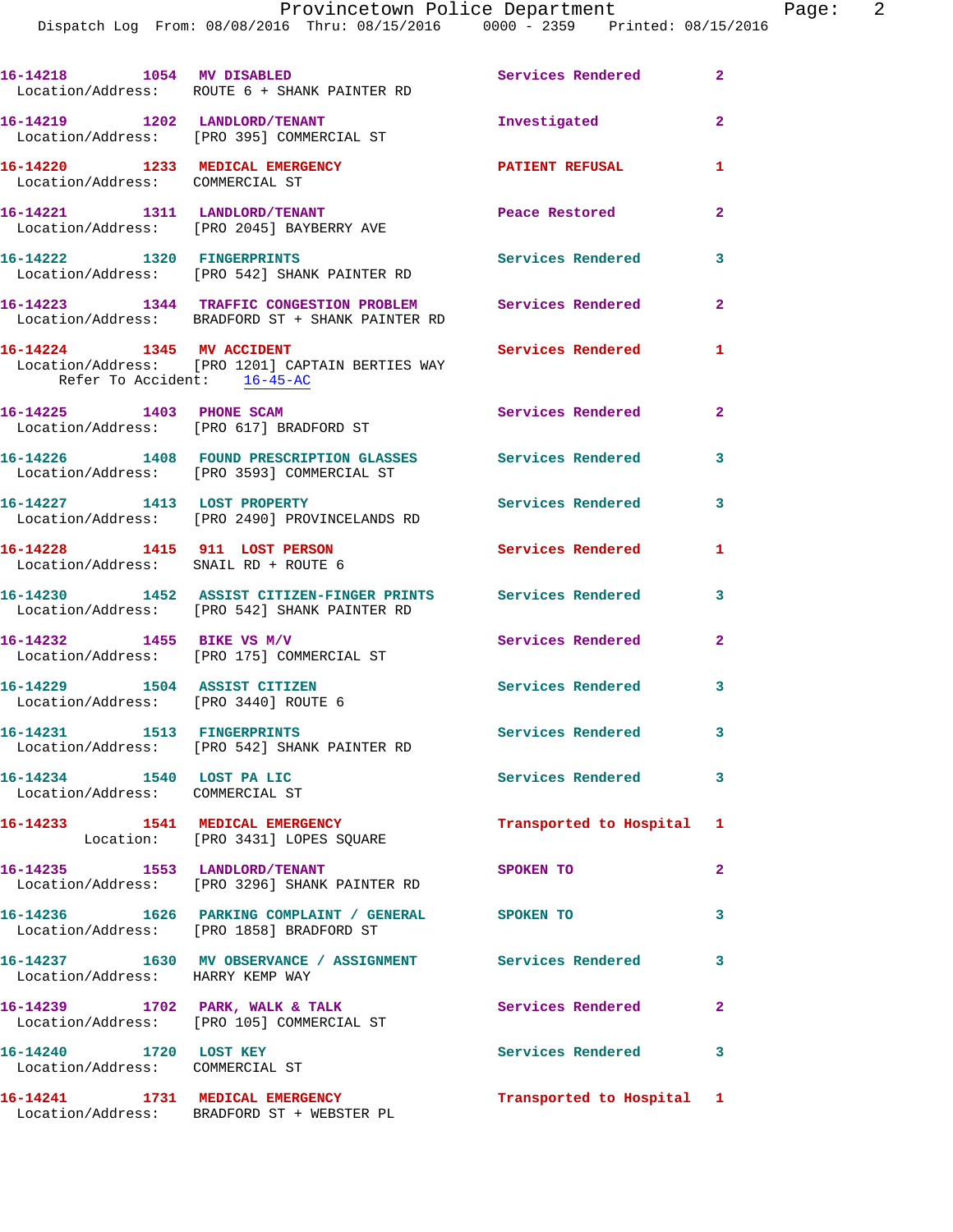|                                                               |                                                                                                                | Provincetown Police Department |                         | Page: 3 |  |
|---------------------------------------------------------------|----------------------------------------------------------------------------------------------------------------|--------------------------------|-------------------------|---------|--|
|                                                               | Dispatch Log From: 08/08/2016 Thru: 08/15/2016 0000 - 2359 Printed: 08/15/2016                                 |                                |                         |         |  |
| 16-14243 1836 TRESPASS                                        | Location/Address: [PRO 129] COMMERCIAL ST                                                                      | SPOKEN TO                      | $\overline{2}$          |         |  |
|                                                               | 16-14244 1853 ANIMAL CALL<br>Location/Address: [PRO 542] SHANK PAINTER RD                                      | <b>Services Rendered</b>       | $\overline{2}$          |         |  |
| 16-14248 1853 FOUND KEY<br>Location/Address: COMMERCIAL ST    |                                                                                                                | Services Rendered              | 3                       |         |  |
|                                                               | 16-14249 1913 THREATS<br>Location/Address: [PRO 2543] MACMILLAN WHARF                                          | Services Rendered              | $\mathbf{2}$            |         |  |
|                                                               | 16-14245 1916 MEDICAL EMERGENCY<br>Location/Address: [PRO 1353] COMMERCIAL ST                                  | PATIENT REFUSAL                | 1                       |         |  |
| 16-14246 1922 BAR CHECK                                       | Location/Address: [PRO 3837] COMMERCIAL ST                                                                     | Services Rendered              | $\mathbf{2}$            |         |  |
| Location/Address: COMMERCIAL ST                               | 16-14247 1925 PARKING COMPLAINT / GENERAL Citation/Warning Issued                                              |                                | 3                       |         |  |
| Location/Address: COMMERCIAL ST                               | 16-14250 2011 FOUND CELL PHONE Services Rendered                                                               |                                | 3                       |         |  |
| 16-14251 2021 MV STOP                                         | Location/Address: PROVINCELANDS RD                                                                             | <b>VERBAL WARNING</b>          | 3                       |         |  |
|                                                               | 16-14252 2032 PARKING COMPLAINT / GENERAL Services Rendered<br>Location/Address: [PRO 744] BRADFORD ST         |                                | 3                       |         |  |
|                                                               | 16-14253 2051 COMPLAINT<br>Location/Address: [PRO 269] COMMERCIAL ST                                           | Services Rendered              | 3                       |         |  |
|                                                               | 16-14254 2057 COMPLAINT<br>Location/Address: [PRO 1537] COMMERCIAL ST                                          | Services Rendered              | 3                       |         |  |
|                                                               | 16-14255 2107 ALARM - FIRE<br>Location/Address: [PRO 3117] COMMERCIAL ST                                       | False Alarm                    | 1                       |         |  |
| 16-14256 2111 BAR CHECK                                       | Location/Address: [PRO 3117] COMMERCIAL ST                                                                     | LICENSING/NO ACTION            | $\mathbf{2}$            |         |  |
| 16-14257 2121 BAR CHECK                                       | Location/Address: [PRO 382] COMMERCIAL ST                                                                      | LICENSING/NO ACTION            | $\overline{\mathbf{2}}$ |         |  |
| 16-14258 2147 BAR CHECK                                       | Location/Address: [PRO 2737] COMMERCIAL ST                                                                     | LICENSING/NO ACTION            | $\mathbf{2}$            |         |  |
| 16-14259 2151 BAR CHECK                                       | Location/Address: [PRO 437] FREEMAN ST                                                                         | LICENSING/NO ACTION            | $\mathbf{2}$            |         |  |
|                                                               | 16-14260 2215 BUILDING/PROPERTY CHECK BLDG/PROP Checked/Secure 3<br>Location/Address: [PRO 2206] COMMERCIAL ST |                                |                         |         |  |
| Location/Address: ROUTE 6 + SNAIL RD                          | 16-14261 2323 MV OBSERVANCE / ASSIGNMENT Services Rendered                                                     |                                | 3                       |         |  |
|                                                               | 16-14262 2325 TRESPASS ORDER<br>Location/Address: [PRO 399] COMMERCIAL ST                                      | Services Rendered              | $\mathbf{2}$            |         |  |
| 16-14263 2359 MV STOP                                         | Location/Address: BRADFORD ST + CONWAY ST                                                                      | <b>VERBAL WARNING</b>          | 3                       |         |  |
| For Date: $08/09/2016$ - Tuesday                              |                                                                                                                |                                |                         |         |  |
| Location/Address: [PRO 16] BRADFORD ST                        | 16-14264 0005 BUILDING/PROPERTY CHECK BLDG/PROP Checked/Secure 3                                               |                                |                         |         |  |
| 16-14265 0012 MV STOP<br>Location/Address: [PRO 2518] ROUTE 6 |                                                                                                                | <b>VERBAL WARNING</b>          | 3                       |         |  |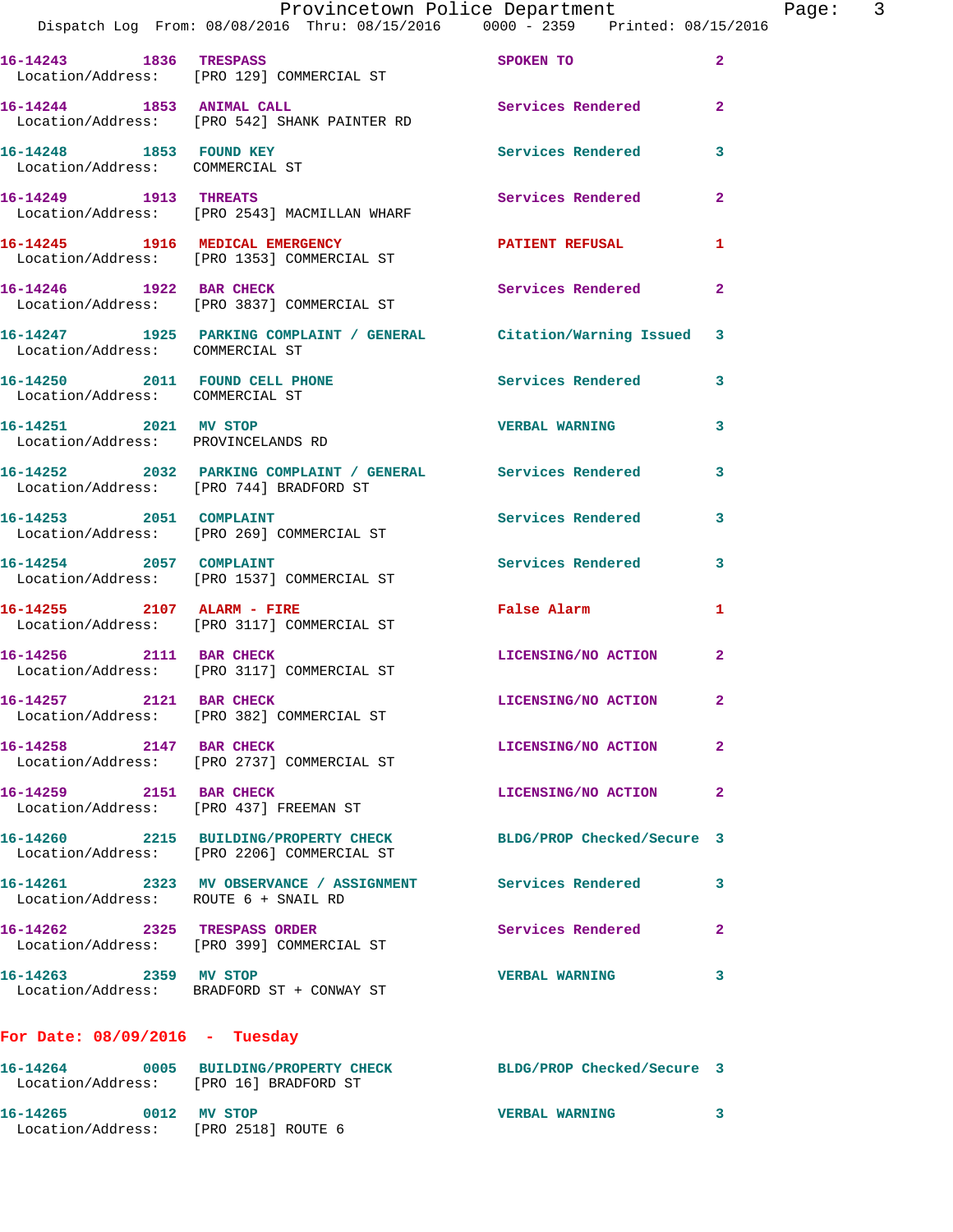|                                                                      | Dispatch Log From: 08/08/2016 Thru: 08/15/2016 0000 - 2359 Printed: 08/15/2016                                 |                                       |                |   |
|----------------------------------------------------------------------|----------------------------------------------------------------------------------------------------------------|---------------------------------------|----------------|---|
|                                                                      | 16-14266 0043 ASSIST CITIZEN<br>Location/Address: [PRO 868] COMMERCIAL ST                                      | Services Rendered                     | 3              |   |
| 16-14267 0044 MV STOP<br>Location/Address: KENDALL LN                |                                                                                                                | <b>VERBAL WARNING</b>                 | 3              |   |
| Location/Address: [PRO 2513] ROUTE 6                                 | 16-14268 0058 MV OBSERVANCE / ASSIGNMENT Services Rendered                                                     |                                       | 3              |   |
| 16-14269 0109 MV STOP<br>Location/Address: [PRO 3440] ROUTE 6        |                                                                                                                | Citation/Warning Issued               | 3              |   |
|                                                                      | 16-14270 0110 BY-LAW VIOLATION<br>Location/Address: [PRO 444] HIGH POLE HILL                                   | SPOKEN TO                             | $\overline{a}$ |   |
|                                                                      | 16-14271 0117 BUILDING/PROPERTY CHECK BLDG/PROP Checked/Secure 3<br>Location/Address: [PRO 3033] COMMERCIAL ST |                                       |                |   |
|                                                                      | 16-14272 0120 MEDICAL EMERGENCY<br>Location/Address: [PRO 868] COMMERCIAL ST                                   | PATIENT REFUSAL                       | 1              |   |
|                                                                      | 16-14273 0123 MEDICAL EMERGENCY<br>Location/Address: [PRO 1808] ATKINS MAYO RD                                 | Transported to Hospital 1             |                |   |
| 16-14274 0147 DISTURBANCE                                            | Location/Address: [PRO 221] COMMERCIAL ST                                                                      | Peace Restored and the Peace Restored | $\mathbf{1}$   | 2 |
|                                                                      | 16-14275 0154 MV OBSERVANCE / ASSIGNMENT Services Rendered<br>Location/Address: BRADFORD ST + RYDER ST         |                                       | 3              |   |
|                                                                      | 16-14276 0158 BUILDING/PROPERTY CHECK<br>Location/Address: [PRO 530] SHANK PAINTER RD                          | BLDG/PROP Checked/Secure 3            |                |   |
|                                                                      | 16-14277 0206 ASSIST CITIZEN<br>Location: [PRO 3431] LOPES SQUARE                                              | Services Rendered                     | 3              |   |
| 16-14280 0210 ERRATIC BIKE                                           | Location/Address: [PRO 285] COMMERCIAL ST                                                                      | Services Rendered                     | 3              |   |
| Location/Address: [PRO 16] BRADFORD ST                               | 16-14278 0216 SUSPICIOUS M/V                                                                                   | No Action Required                    | $\mathbf{2}$   |   |
|                                                                      | 16-14279 0223 LOBBY TRAFFIC<br>Location/Address: [PRO 542] SHANK PAINTER RD                                    | <b>Services Rendered</b>              |                |   |
| 16-14281 0232 SUSPICIOUS M/V<br>Location/Address: [PRO 3440] ROUTE 6 |                                                                                                                | Services Rendered                     | $\mathbf{2}$   |   |
|                                                                      | 16-14282 0249 BUILDING/PROPERTY CHECK BLDG/PROP Checked/Secure 3<br>Location/Address: [PRO 105] COMMERCIAL ST  |                                       |                |   |
| Location/Address: ROUTE 6                                            | 16-14284 0522 MV OBSERVANCE / ASSIGNMENT Services Rendered                                                     |                                       | 3              |   |
| 16-14286 0736 SERVICE CALL                                           | Location/Address: [PRO 129] COMMERCIAL ST                                                                      | SPOKEN TO                             | 3              |   |
|                                                                      | 16-14287 0841 BUILDING/PROPERTY CHECK<br>Location/Address: [PRO 2898] JEROME SMITH RD                          | BLDG/PROP Checked/Secure 3            |                |   |
|                                                                      | 16-14288 0843 ANIMAL CALL/FOX PUP<br>Location/Address: CEMETERY RD + CONWELL ST                                | Could Not Locate                      | $\mathbf{2}$   |   |
|                                                                      | 16-14289 0845 SERVICE CALL/QUESTION 209A SPOKEN TO<br>Location/Address: [PRO 542] SHANK PAINTER RD             |                                       | 3              |   |
|                                                                      | 16-14290 0852 PARKING COMPLAINT / GENERAL<br>Location/Address: [PRO 2483] COMMERCIAL ST                        | Taken/Referred to Other               | 3              |   |
|                                                                      | 16-14291 0904 SUSPICIOUS ACTIVITY                                                                              | Services Rendered                     | $\mathbf{2}$   |   |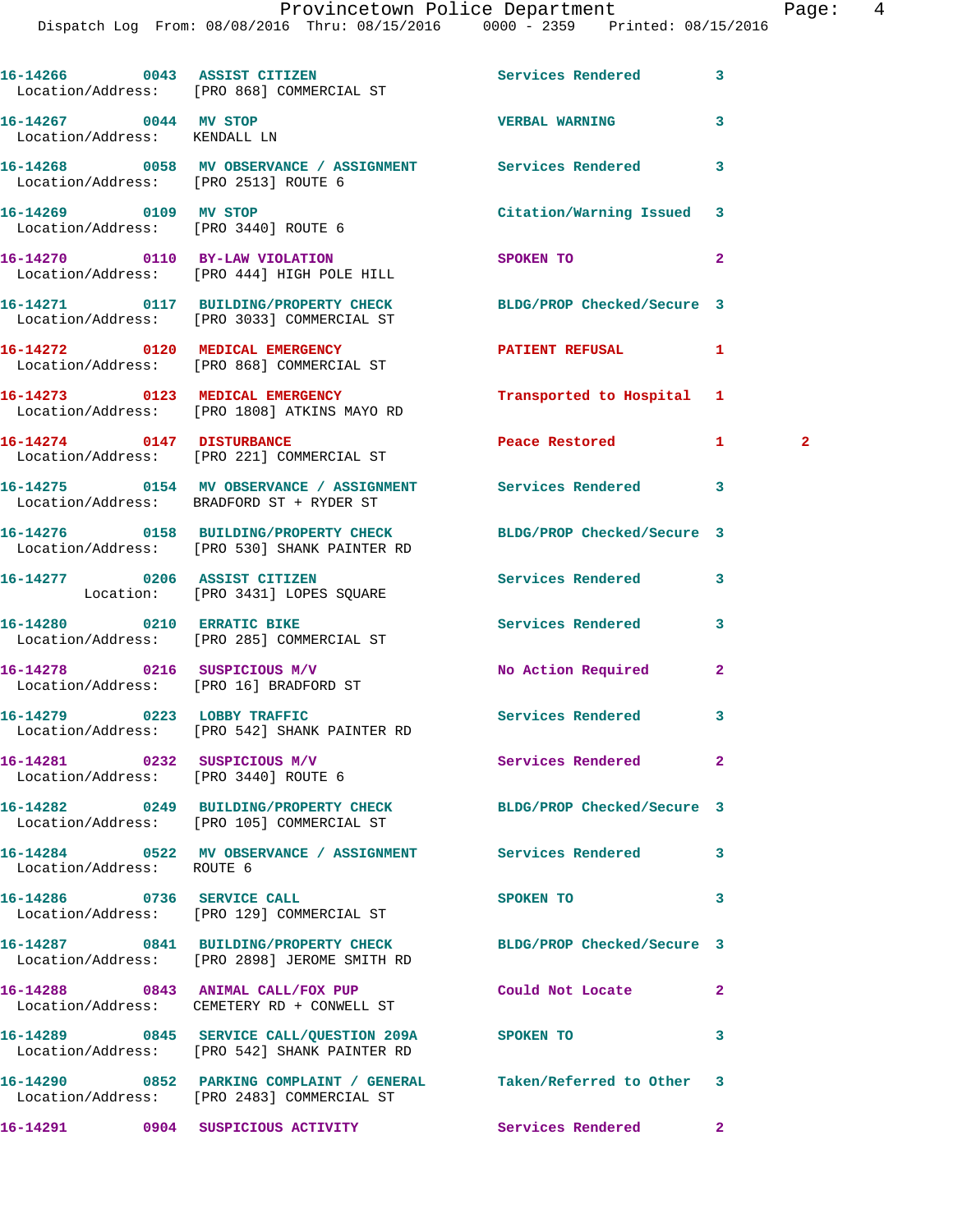|                                       | Provincetown Police Department The Rage: 5<br>Dispatch Log From: 08/08/2016 Thru: 08/15/2016 0000 - 2359 Printed: 08/15/2016 |                   |                |  |
|---------------------------------------|------------------------------------------------------------------------------------------------------------------------------|-------------------|----------------|--|
|                                       | Location/Address: [PRO 540] SHANK PAINTER RD                                                                                 |                   |                |  |
|                                       | 16-14292 0910 FOUND CASH Services Rendered 3<br>Location/Address: [PRO 542] SHANK PAINTER RD                                 |                   |                |  |
|                                       | 16-14293 0910 FOLLOW UP SPOKEN TO<br>Location/Address: [PRO 129] COMMERCIAL ST                                               |                   | $\mathbf{2}$   |  |
|                                       | 16-14294 0911 MV OBSERVANCE / ASSIGNMENT Services Rendered 3<br>Location/Address: HARRY KEMP WAY + AUNT SUKEYS WAY           |                   |                |  |
|                                       | 16-14295 0943 LOST DRIVER'S LICENSE Services Rendered 3<br>Location/Address: [PRO 542] SHANK PAINTER RD                      |                   |                |  |
|                                       | 16-14296 1039 PARKING COMPLAINT / GENERAL Services Rendered 3<br>Location/Address: [PRO 3224] COMMERCIAL ST + CARVER ST      |                   |                |  |
|                                       | 16-14297 1043 ANIMAL CALL/FOX Services Rendered 2<br>Location/Address: [PRO 1133] TINYS WAY                                  |                   |                |  |
|                                       | 16-14298 1048 ANIMAL CALL/DOG IN CAR Could Not Locate 2<br>Location/Address: [PRO 3099] SHANK PAINTER RD                     |                   |                |  |
|                                       | 16-14299 1130 SERVICE CALL<br>Location/Address: [PRO 542] SHANK PAINTER RD                                                   | SPOKEN TO 3       |                |  |
|                                       | 16-14301 1138 PARK, WALK & TALK 6 Services Rendered 2<br>Location/Address: [PRO 105] COMMERCIAL ST                           |                   |                |  |
| Location/Address: RACE POINT RD       | 16-14302 1148 MEDICAL EMERGENCY Transported to Hospital 1                                                                    |                   |                |  |
| Location/Address: [PRO 423] TINYS WAY | 16-14303 1211 ANIMAL CALL/FOX Services Rendered 2                                                                            |                   |                |  |
| Refer To Arrest: 15-303-AR            | 16-14304 1323 SERVICE CALL Services Rendered 3<br>Location/Address: [PRO 542] SHANK PAINTER RD                               |                   |                |  |
| Location/Address: [PRO 1828] OPPEN LN | 16-14305 1355 FIRE, BRUSH 1 Extinguished 1                                                                                   |                   |                |  |
|                                       | 16-14306 1403 LOST ANDROID PHONE Services Rendered 3<br>Location/Address: [PRO 542] SHANK PAINTER RD                         |                   |                |  |
| 16-14307 1410 TRESPASS                | Location/Address: [PRO 2977] COMMERCIAL ST                                                                                   | Services Rendered | $\overline{a}$ |  |
|                                       | 16-14308 1500 PARKING COMPLAINT / GENERAL Services Rendered 3<br>Location/Address: [PRO 495] NELSON AVE                      |                   |                |  |
|                                       | 16-14309 1526 ANIMAL CALL/QUARANTINE Services Rendered<br>Location/Address: [PRO 2647] SHANK PAINTER RD                      |                   | $\overline{2}$ |  |
|                                       | 16-14311 1532 MEDICAL EMERGENCY/NPS PATIENT REFUSAL 1<br>Location/Address: [PRO 2499] RACE POINT RD                          |                   |                |  |
|                                       | 16-14310 1533 MV OBSERVANCE / ASSIGNMENT Services Rendered<br>Location/Address: HARRY KEMP WAY + AUNT SUKEYS WAY             |                   | 3              |  |
|                                       | 16-14312 1537 MEDICAL EMERGENCY/D.O.T. Transported to Hospital 1<br>Location/Address: [PRO 440] HARRY KEMP WAY               |                   |                |  |
|                                       | 16-14313 1552 MEDICAL EMERGENCY/BIKE PATIENT REFUSAL<br>Location/Address: [PRO 2551] PROVINCELANDS RD                        |                   | $\mathbf{1}$   |  |
|                                       | 16-14314 1556 MEDICAL EMERGENCY/UNCONSCIOUS PATIENT REFUSAL<br>Location/Address: [PRO 1245] SEASHORE PARK DR                 |                   | $\mathbf{1}$   |  |
|                                       | 16-14316 1635 MEDICAL EMERGENCY/D.O.T. 2 Transported to Hospital 1<br>Location/Address: [PRO 440] HARRY KEMP WAY             |                   |                |  |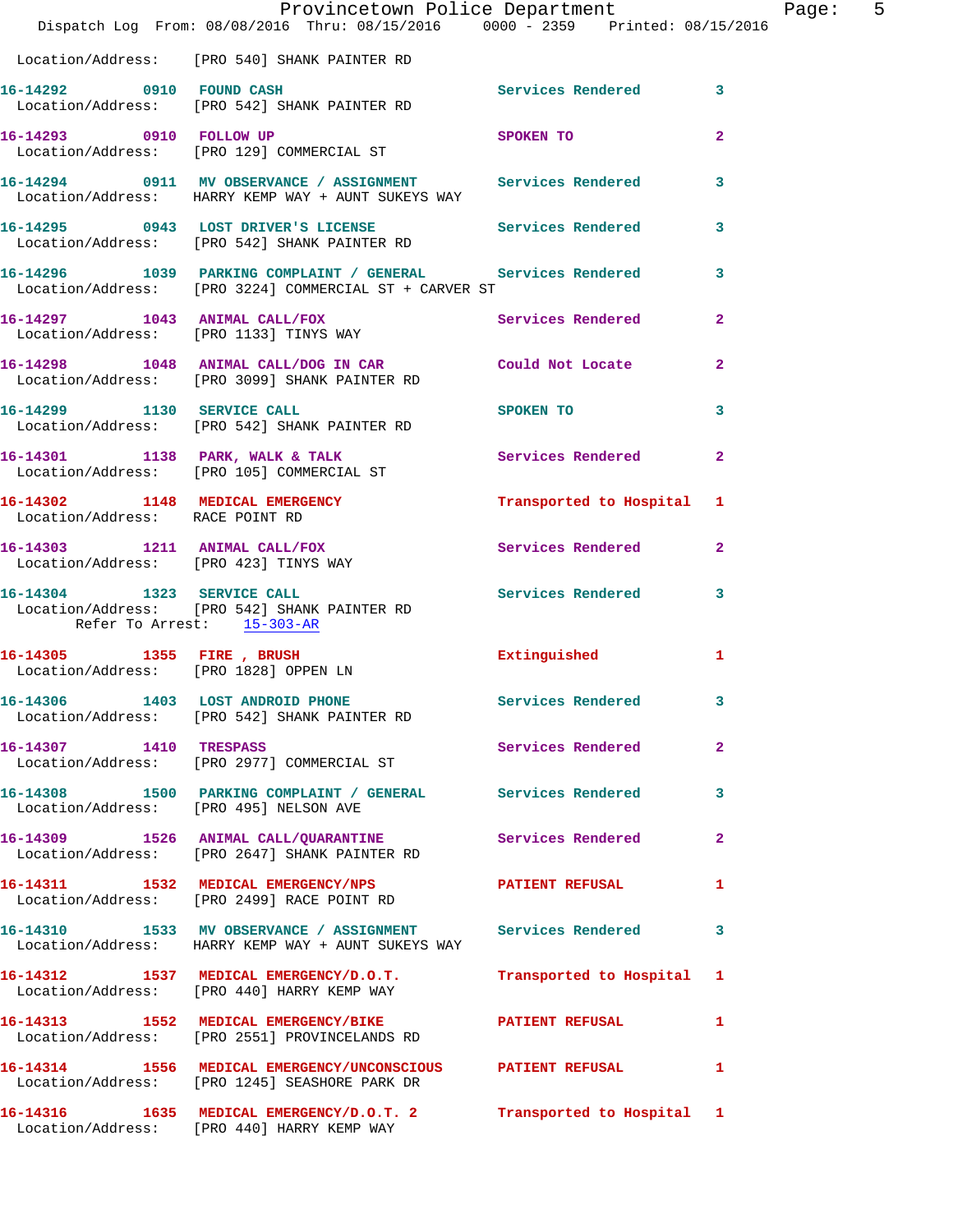Dispatch Log From: 08/08/2016 Th

|                 | INCELOWN POIICE DEPALLMENT |             |  |                     |  |
|-----------------|----------------------------|-------------|--|---------------------|--|
| iru: 08/15/2016 |                            | 0000 - 2359 |  | Printed: 08/15/2016 |  |
|                 |                            |             |  |                     |  |

**16-14317 1650 MV STOP VERBAL WARNING 3**  Location/Address: [PRO 99] COMMERCIAL ST 16-14318 1659 PARK, WALK & TALK **Services Rendered** 2 Location/Address: [PRO 105] COMMERCIAL ST **16-14319 1720 BUILDING/PROPERTY CHECK BLDG/PROP Checked/Secure 3**  Location/Address: [PRO 2977] COMMERCIAL ST **16-14320 1726 ANIMAL CALL/PET PANTRY Services Rendered 2**  Location/Address: [PRO 3296] SHANK PAINTER RD **16-14321 1731 LOST WALLET Services Rendered 3**  Location/Address: [PRO 2098] SCHUELER BLVD **16-14322** 1744 DISTURBANCE SPOKEN TO 1 Location/Address: [PRO 1745] ATLANTIC AVE **16-14323 1754 MEDICAL EMERGENCY/EVAL PATIENT REFUSAL 1**  Location/Address: [PRO 1745] ATLANTIC AVE **16-14324 1801 MV OBSERVANCE / ASSIGNMENT Services Rendered 3**  Location/Address: HARRY KEMP WAY **16-14326 1904 DISTURBANCE/FIGHT GONE ON ARRIVAL 1**  Location/Address: [PRO 175] COMMERCIAL ST 16-14327 1916 COMPLAINT **16-14327** 1916 2012 1916 1917 Location/Address: [PRO 526] RYDER ST EXT **16-14328 1923 FOUND BROWN PAPER BAG Services Rendered 3**  Location/Address: [PRO 165] COMMERCIAL ST **16-14329 1944 WELL BEING CHECK Services Rendered 3**  Location/Address: [PRO 350] COMMERCIAL ST **16-14331 1957 PARKING COMPLAINT / GENERAL Services Rendered 3**  Location/Address: [PRO 3124] COMMERCIAL ST **16-14332 2000 BUILDING/PROPERTY CHECK BLDG/PROP Checked/Secure 3**  Location/Address: [PRO 175] COMMERCIAL ST **16-14333 2025 PARKING COMPLAINT / GENERAL Services Rendered 3**  Location/Address: [PRO 526] RYDER ST EXT **16-14334 2043 MV ACCIDENT/MINOR Services Rendered 1**  Location/Address: [PRO 526] RYDER ST EXT Refer To Accident: 16-46-AC **16-14335 2107 PARKING COMPLAINT / GENERAL Services Rendered 3**  Location/Address: STANDISH ST 16-14336 2111 COMPLAINT **Services Rendered** 3 Location/Address: [PRO 3094] COMMERCIAL ST **16-14337 2158 SHOPLIFTER Services Rendered 2**  Location/Address: [PRO 1714] COMMERCIAL ST **16-14338 2210 BUILDING/PROPERTY CHECK BLDG/PROP Checked/Secure 3**  Location/Address: [PRO 3287] ROUTE 6 **16-14339 2221 GENERAL INFO/FLARES Services Rendered 3 16-14340 2244 BUILDING/PROPERTY CHECK BLDG/PROP Checked/Secure 3**  Location/Address: [PRO 175] COMMERCIAL ST **16-14341 2252 LOBBY TRAFFIC Services Rendered 3**  Location/Address: [PRO 542] SHANK PAINTER RD **16-14342 2313 MV COMPLAINT/ERRATIC Services Rendered 2**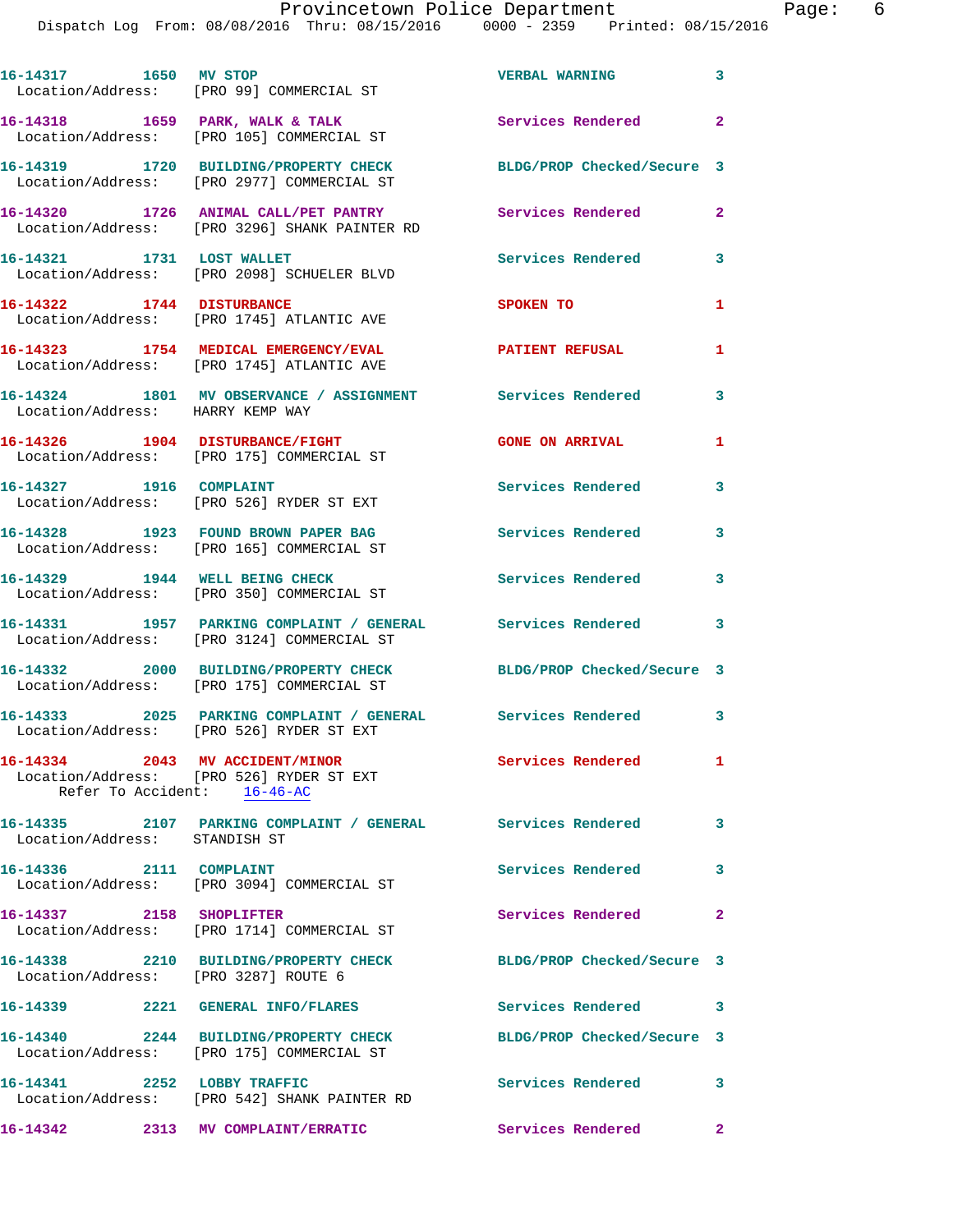|                                        | Dispatch Log From: 08/08/2016 Thru: 08/15/2016 0000 - 2359 Printed: 08/15/2016                                                                               | Provincetown Police Department | $\overline{7}$<br>Page: |
|----------------------------------------|--------------------------------------------------------------------------------------------------------------------------------------------------------------|--------------------------------|-------------------------|
| Location/Address: [PRO 2521] ROUTE 6   |                                                                                                                                                              |                                |                         |
|                                        | 16-14343 2338 BUILDING/PROPERTY CHECK Services Rendered 3                                                                                                    |                                |                         |
|                                        | Location/Address: [PRO 3259] MACMILLAN WHARF<br>16-14344 2355 BUILDING/PROPERTY CHECK BLDG/PROP Checked/Secure 3<br>Location/Address: [PRO 564] BAYBERRY AVE |                                |                         |
|                                        |                                                                                                                                                              |                                |                         |
| For Date: $08/10/2016$ - Wednesday     |                                                                                                                                                              |                                |                         |
|                                        | 16-14345 0025 BUILDING/PROPERTY CHECK BLDG/PROP Checked/Secure 3<br>Location/Address: [PRO 3296] SHANK PAINTER RD                                            |                                |                         |
|                                        | 16-14346 0027 BUILDING/PROPERTY CHECK BLDG/PROP Checked/Secure 3<br>Location/Address: [PRO 1778] SHANK PAINTER RD                                            |                                |                         |
| Location/Address: [PRO 94] BRADFORD ST | 16-14347 0042 MV OBSERVANCE / ASSIGNMENT Services Rendered 3                                                                                                 |                                |                         |
|                                        | 16-14348 0117 BUILDING/PROPERTY CHECK BLDG/PROP Checked/Secure 3<br>Location/Address: [PRO 440] HARRY KEMP WAY                                               |                                |                         |
|                                        | 16-14349  0119 ASSIST CITIZEN<br>Location/Address: [PRO 3296] SHANK PAINTER RD                                                                               | Services Rendered 3            |                         |
| Location/Address: COMMERCIAL ST        | 16-14350 0136 CROWDS/OVERCROWDING                                                                                                                            | Services Rendered 2            |                         |
|                                        | 16-14351 0140 BUILDING/PROPERTY CHECK<br>Location/Address: [PRO 2483] COMMERCIAL ST                                                                          | Services Rendered 3            |                         |
|                                        | 16-14352 0150 BUILDING/PROPERTY CHECK<br>Location/Address: [PRO 444] HIGH POLE HILL                                                                          | BLDG/PROP Checked/Secure 3     |                         |
|                                        | 16-14353 0216 BUILDING/PROPERTY CHECK<br>Location/Address: [PRO 2194] COMMERCIAL ST                                                                          | BLDG/PROP Checked/Secure 3     |                         |
|                                        | 16-14354 0228 BOAT/HARBORMASTER<br>Location/Address: [PRO 2559] COMMERCIAL ST                                                                                | Taken/Referred to Other 2      |                         |
| 16-14355 0255 NOISE COMPLAINT          | Location/Address: [PRO 285] COMMERCIAL ST                                                                                                                    | SPOKEN TO                      | 3                       |
|                                        | 16-14356 0318 BUILDING/PROPERTY CHECK BLDG/PROP Checked/Secure 3<br>Location/Address: [PRO 2206] COMMERCIAL ST                                               |                                |                         |
|                                        | 16-14357 0329 MEDICAL EMERGENCY<br>Location/Address: [PRO 2096] COMMERCIAL ST                                                                                | Transported to Hospital 1      |                         |
|                                        | 16-14358 0352 MEDICAL EMERGENCY<br>Location/Address: [PRO 1894] WINSLOW ST                                                                                   | Transported to Hospital 1      |                         |
|                                        | 16-14359 0430 BURGLAR ALARM<br>Location/Address: [PRO 514] RACE POINT RD                                                                                     | BLDG/PROP Checked/Secure 1     |                         |
| Location/Address: ROUTE 6 + SNAIL RD   | 16-14360 0455 MV OBSERVANCE / ASSIGNMENT Services Rendered 3                                                                                                 |                                |                         |
|                                        | 16-14361 0536 BUILDING/PROPERTY CHECK BLDG/PROP Checked/Secure 3<br>Location/Address: [PRO 433] RYDER ST EXT                                                 |                                |                         |
|                                        | 16-14363 0612 AIRPORT COVERAGE<br>Location/Address: [PRO 516] RACE POINT RD                                                                                  | Services Rendered 2            |                         |
| Location/Address: [PRO 3287] ROUTE 6   | 16-14365 0749 BUILDING/PROPERTY CHECK BLDG/PROP Checked/Secure 3                                                                                             |                                |                         |
|                                        | 16-14366 0749 PARKING COMPLAINT / GENERAL SPOKEN TO<br>Location/Address: [PRO 2512] JEROME SMITH RD                                                          |                                | $\mathbf{3}$            |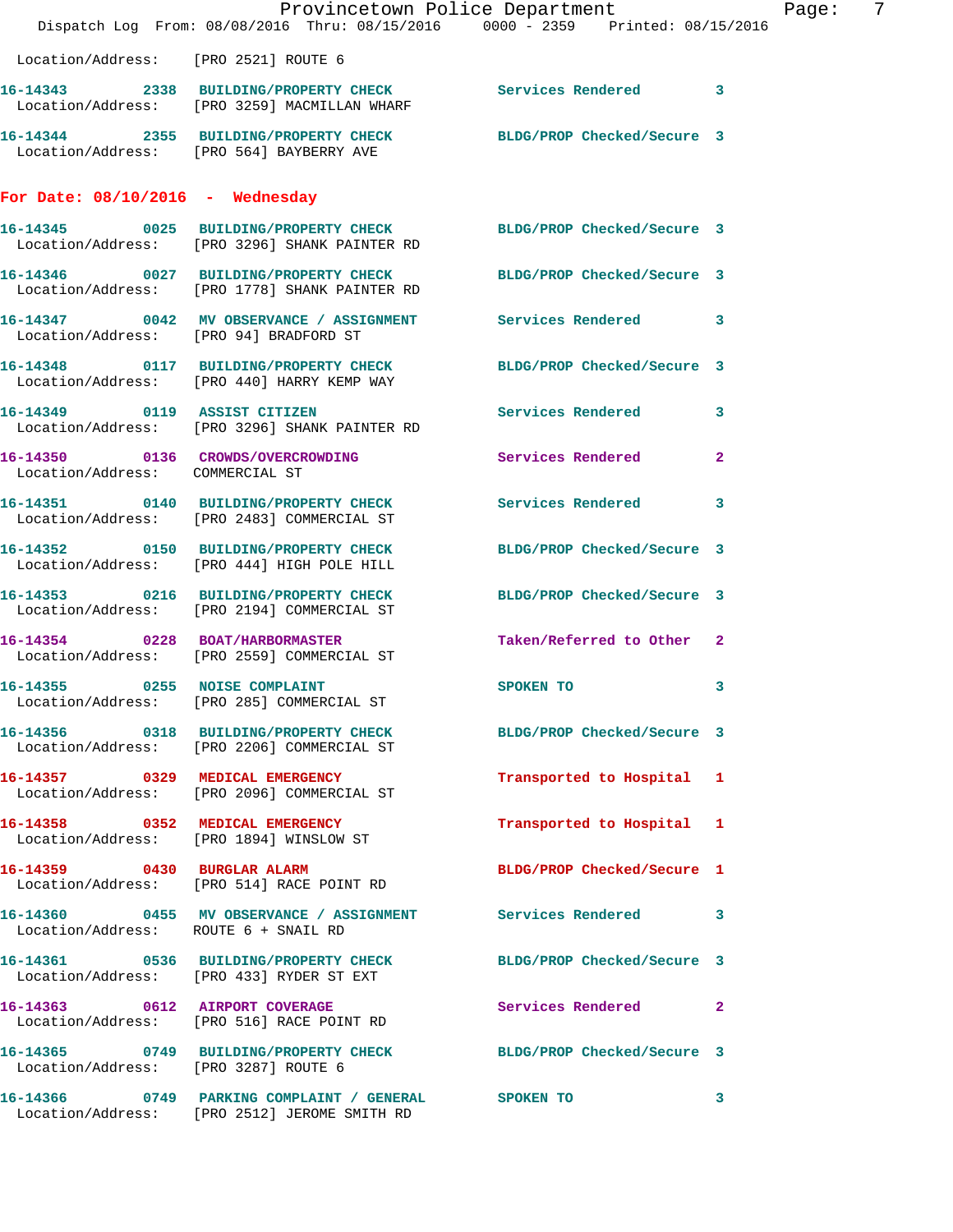|                                        | Provincetown Police Department<br>Dispatch Log From: 08/08/2016 Thru: 08/15/2016 0000 - 2359 Printed: 08/15/2016 |                          |                |
|----------------------------------------|------------------------------------------------------------------------------------------------------------------|--------------------------|----------------|
|                                        | 16-14367 0808 ANIMAL CALL/SEAGULL Taken/Referred to Other<br>Location/Address: [PRO 2559] COMMERCIAL ST          |                          | $\overline{a}$ |
| Location/Address: [PRO 495] NELSON AVE | 16-14368 0828 PARKING COMPLAINT / GENERAL Services Rendered                                                      |                          | 3              |
|                                        | 16-14370 0915 BUILDING/PROPERTY CHECK BLDG/PROP Checked/Secure 3<br>Location/Address: [PRO 3317] CEMETERY RD     |                          |                |
|                                        | 16-14371 0954 BUILDING/PROPERTY CHECK BLDG/PROP Checked/Secure 3<br>Location/Address: [PRO 3318] CEMETERY RD     |                          |                |
|                                        | 16-14372 1000 SUSPICIOUS ACTIVITY<br>Location/Address: [PRO 1952] COMMERCIAL ST                                  | Services Rendered        | $\mathbf{2}$   |
|                                        | 16-14373 1011 PARKING COMPLAINT / GENERAL Services Rendered<br>Location/Address: FREEMAN ST + COMMERCIAL ST      |                          | 3              |
|                                        | 16-14374 1013 ASSIST CITIZEN<br>Location/Address: [PRO 1996] BAYBERRY AVE                                        | Services Rendered        | 3              |
|                                        | 16-14376 1033 PARKING COMPLAINT / GENERAL Services Rendered<br>Location/Address: [PRO 285] COMMERCIAL ST         |                          | 3              |
|                                        | 16-14377 1052 LOST LEXUS KEY<br>Location/Address: [PRO 75] CAPTAIN BERTIES WAY                                   | <b>Services Rendered</b> | 3              |
|                                        | 16-14378 1059 HAZARDS/BOXES<br>Location/Address: RACE RD + FRANKLIN ST                                           | Taken/Referred to Other  | $\mathbf{2}$   |
|                                        | 16-14379 1112 MEDICAL EMERGENCY/LIFT ASSIST Services Rendered<br>Location/Address: [PRO 3195] COMMERCIAL ST      |                          | 1              |
|                                        | 16-14380 1121 PARKING COMPLAINT / GENERAL Citation/Warning Issued<br>Location/Address: [PRO 285] COMMERCIAL ST   |                          | 3              |
|                                        | 16-14381 1135 MEDICAL EMERGENCY/D.O.T. Transported to Hospital<br>Location/Address: [PRO 440] HARRY KEMP WAY     |                          | 1              |
| 16-14382 1140 911 GENERAL              | Location/Address: [PRO 63] BRADFORD ST EXT                                                                       | SPOKEN TO                | 1              |
|                                        | 16-14383 1152 SHOPLIFTING<br>Location/Address: [PRO 2356] STANDISH ST                                            | Could Not Locate         | 3              |
|                                        | 16-14384 1302 PARK, WALK & TALK<br>Location/Address: [PRO 537] SHANK PAINTER RD                                  | <b>Services Rendered</b> | $\overline{2}$ |
|                                        | 16-14385 1324 LOST SOCCAR BAG<br>Location/Address: [PRO 542] SHANK PAINTER RD                                    | Services Rendered        | 3              |
|                                        | 16-14386 1400 FOLLOW UP/SHOPLIFTER<br>Location/Address: [PRO 2356] STANDISH ST                                   | Services Rendered        | 2              |
| Location/Address: [PRO 78] BRADFORD ST | 16-14387 1517 TRESPASS/COPY OF ORDER                                                                             | Services Rendered        | $\mathbf{2}$   |
|                                        | 16-14388 1529 PARK, WALK & TALK<br>Location/Address: [PRO 530] SHANK PAINTER RD                                  | Services Rendered        | $\mathbf{2}$   |
| 16-14389 1602 MV STOP                  | Location/Address: [PRO 2521] ROUTE 6                                                                             | <b>VERBAL WARNING</b>    | 3              |
|                                        | 16-14390 1614 ASSIST AGENCY / MUTUAL AID Services Rendered<br>Location/Address: [PRO 1892] SHANK PAINTER RD      |                          | 3              |
|                                        | 16-14392 1628 PARK, WALK & TALK<br>Location/Address: [PRO 285] COMMERCIAL ST                                     | Services Rendered        | $\overline{a}$ |
|                                        | 16-14393                1641    MV  OBSERVANCE  /  ASSIGNMENT                 Services  Rendered                 |                          | 3              |

Location/Address: HARRY KEMP WAY + AUNT SUKEYS WAY

Page: 8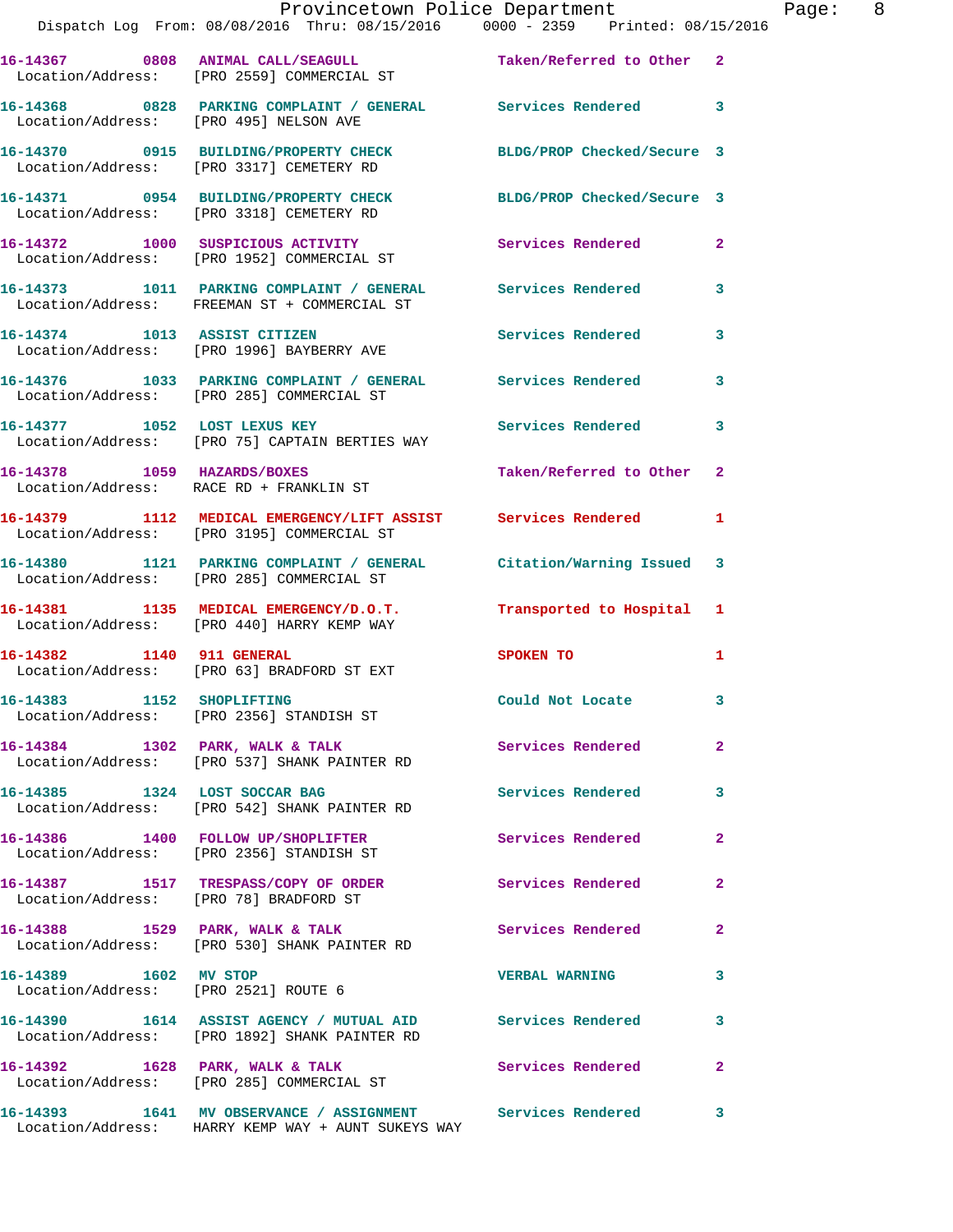| 16-14394 1658 MV STOP                                 | Location/Address: HARRY KEMP WAY + CONWELL ST                                                                   | <b>VERBAL WARNING</b>      | 3                       |
|-------------------------------------------------------|-----------------------------------------------------------------------------------------------------------------|----------------------------|-------------------------|
| 16-14395 1704 MV STOP                                 | Location/Address: HARRY KEMP WAY + CONWELL ST                                                                   | <b>VERBAL WARNING</b>      | 3                       |
|                                                       | 16-14397 1704 BUILDING/PROPERTY CHECK<br>Location/Address: [PRO 519] RACE POINT RD                              | BLDG/PROP Checked/Secure 3 |                         |
| 16-14396 1705 MV COMPLAINT                            | Location/Address: [PRO 2539] RYDER ST EXT                                                                       | Services Rendered          | $\overline{\mathbf{2}}$ |
|                                                       | 16-14398 1711 MV OBSERVANCE / ASSIGNMENT<br>Location/Address: [PRO 3440] ROUTE 6                                | <b>Services Rendered</b>   | 3                       |
| Location/Address: COMMERCIAL ST                       | 16-14399 1715 PARKING COMPLAINT / GENERAL Services Rendered                                                     |                            | 3                       |
|                                                       | 16-14400 1723 MV STOP<br>Location/Address: [PRO 2513] ROUTE 6                                                   | <b>VERBAL WARNING</b>      | 3                       |
|                                                       | 16-14401 1740 PARKING COMPLAINT / GENERAL Citation/Warning Issued<br>Location/Address: [PRO 1356] COMMERCIAL ST |                            | 3                       |
| 16-14402 1807 MV STOP<br>Location/Address: CONWELL ST |                                                                                                                 | <b>VERBAL WARNING</b>      | 3                       |
|                                                       | 16-14403 1817 MV OBSERVANCE / ASSIGNMENT Services Rendered<br>Location/Address: [PRO 2479] ROUTE 6              |                            | 3                       |
|                                                       | 16-14405 1825 MEDICAL EMERGENCY/PAIN<br>Location/Address: [PRO 1237] MILLER HILL RD                             | <b>PATIENT REFUSAL</b>     | 1                       |
|                                                       | 16-14406 1842 LARCENY /FORGERY/ FRAUD<br>Location/Address: BRADFORD ST                                          | FOLLOW UP                  | $\mathbf{2}$            |
|                                                       | 16-14407 1958 ASSIST CITIZEN<br>Location/Address: [PRO 542] SHANK PAINTER RD                                    | Services Rendered          | 3                       |
|                                                       | 16-14408 2013 MISSING PERSONS/LOCATED<br>Location/Address: [PRO 105] COMMERCIAL ST                              | Services Rendered          | 1                       |
| 16-14409 2017 COMPLAINT                               | Location/Address: [PRO 196] COMMERCIAL ST                                                                       | Services Rendered          | 3                       |
|                                                       | Location/Address: [PRO 581] BRADFORD ST                                                                         | <b>Services Rendered</b>   |                         |
|                                                       | 16-14412 2055 ERRATIC OPERATOR<br>Location/Address: [PRO 2521] ROUTE 6                                          | Services Rendered          | $\mathbf{2}$            |
| 16-14413 2108 MV STOP                                 | Location/Address: [PRO 2519] ROUTE 6                                                                            | <b>VERBAL WARNING</b>      | 3                       |
|                                                       | 16-14414 2137 DOG IN M/V<br>Location/Address: [PRO 439] GOSNOLD ST                                              | Services Rendered          | $\mathbf{2}$            |
|                                                       | 16-14415  2140  PARKING COMPLAINT / GENERAL  Services Rendered<br>Location/Address: BREWSTER ST + PEARL ST      |                            | 3                       |
|                                                       | 16-14416 2159 BUILDING/PROPERTY CHECK<br>Location/Address: [PRO 519] RACE POINT RD                              | BLDG/PROP Checked/Secure 3 |                         |
|                                                       | 16-14417 2209 BUILDING/PROPERTY CHECK<br>Location/Address: [PRO 182] COMMERCIAL ST                              | BLDG/PROP Checked/Secure 3 |                         |
|                                                       | 16-14418 2215 MV ACCIDENT/MINOR<br>Location/Address: [PRO 2483] COMMERCIAL ST                                   | Services Rendered          | 3                       |
| 16-14419 2249 ALARM - GENERAL                         |                                                                                                                 | Services Rendered          | $\mathbf{1}$            |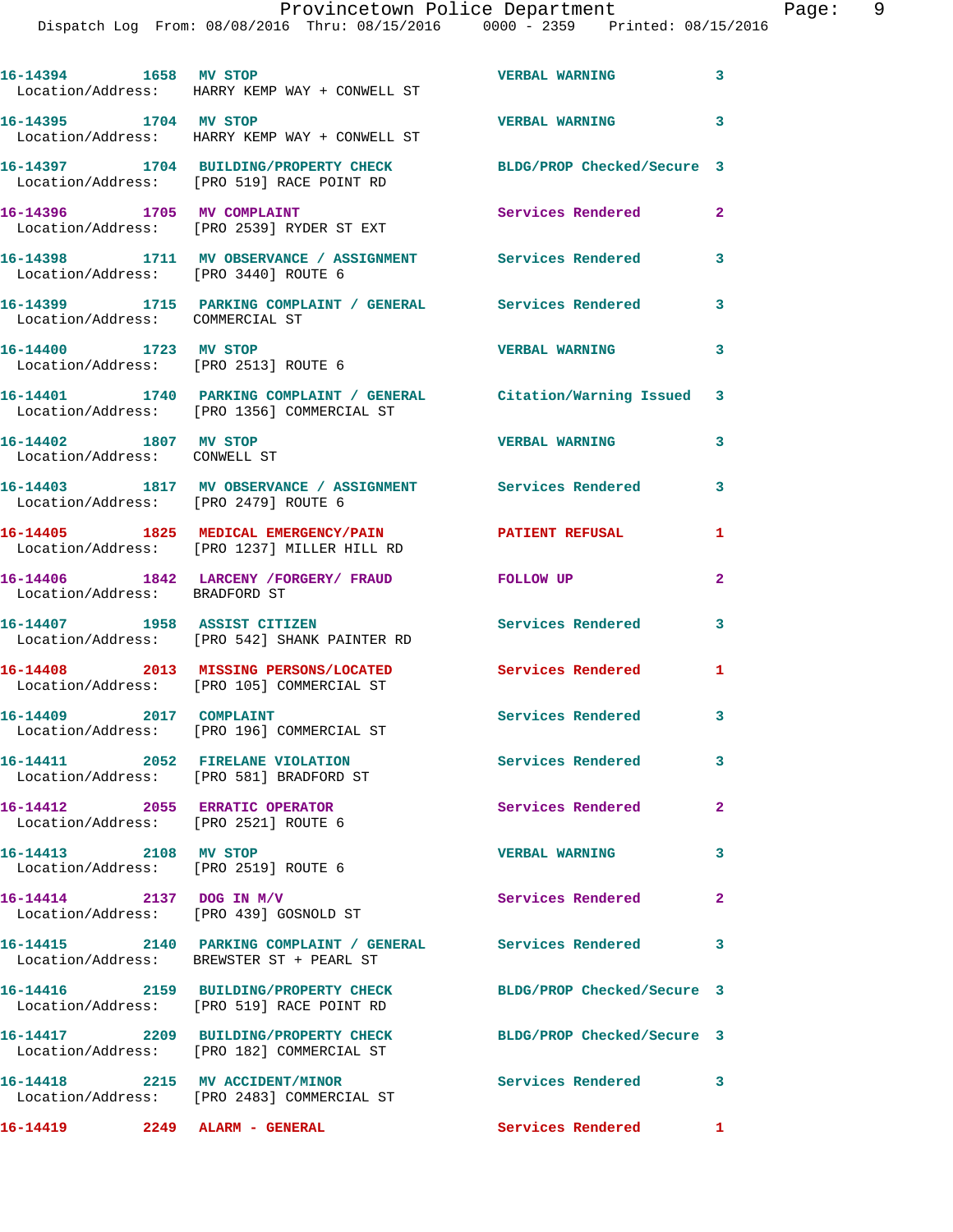|                                        | Dispatch Log From: 08/08/2016 Thru: 08/15/2016 0000 - 2359 Printed: 08/15/2016                                   | Provincetown Police Department |              | Page: 10 |
|----------------------------------------|------------------------------------------------------------------------------------------------------------------|--------------------------------|--------------|----------|
| Location/Address: [PRO 506] PEARL ST   |                                                                                                                  |                                |              |          |
|                                        | 16-14420 2302 LOBBY TRAFFIC<br>Location/Address: [PRO 542] SHANK PAINTER RD                                      | Services Rendered 3            |              |          |
|                                        | 16-14421 2316 BUILDING/PROPERTY CHECK BLDG/PROP Checked/Secure 3<br>Location/Address: [PRO 530] SHANK PAINTER RD |                                |              |          |
|                                        | 16-14422 2332 NOISE COMPLAINT<br>Location/Address: [PRO 30] BRADFORD ST                                          | <b>SPOKEN TO</b>               | 3            |          |
|                                        | 16-14423 2342 DISTURBANCE<br>Location/Address: [PRO 399] COMMERCIAL ST                                           | SPOKEN TO                      | $\mathbf{1}$ |          |
| For Date: $08/11/2016$ - Thursday      |                                                                                                                  |                                |              |          |
|                                        | 16-14424 0000 BUILDING/PROPERTY CHECK BLDG/PROP Checked/Secure 3<br>Location/Address: [PRO 447] JEROME SMITH RD  |                                |              |          |
|                                        | 16-14426 0002 LOST MASTERCARD/RETURNED Services Rendered 3<br>Location/Address: [PRO 542] SHANK PAINTER RD       |                                |              |          |
|                                        | 16-14425 0004 BUILDING/PROPERTY CHECK Services Rendered 3<br>Location/Address: [PRO 3259] MACMILLAN WHARF        |                                |              |          |
|                                        | 16-14427 0022 BUILDING/PROPERTY CHECK BLDG/PROP Checked/Secure 3<br>Location/Address: [PRO 444] HIGH POLE HILL   |                                |              |          |
|                                        | 16-14428 0042 MV OBSERVANCE / ASSIGNMENT Services Rendered 3<br>Location/Address: [PRO 94] BRADFORD ST           |                                |              |          |
| 16-14429 0102 D.O.T.                   | Location/Address: [PRO 3222] ALDEN ST                                                                            | Transported to Hospital 1      |              |          |
|                                        | 16-14430 0150 BUILDING/PROPERTY CHECK BLDG/PROP Checked/Secure 3<br>Location/Address: [PRO 1780] JOHNSON ST      |                                |              |          |
| Location/Address: [PRO 2520] PRINCE ST | 16-14431 0156 NOISE COMPLAINT/FIREWORKS Could Not Locate                                                         |                                | 3            |          |
|                                        | 16-14432 0223 BUILDING/PROPERTY CHECK Services Rendered 3<br>Location/Address: [PRO 2483] COMMERCIAL ST          |                                |              |          |
|                                        | 16-14433 0352 BUILDING/PROPERTY CHECK BLDG/PROP Checked/Secure 3<br>Location/Address: [PRO 306] COMMERCIAL ST    |                                |              |          |
| Location/Address: [PRO 2513] ROUTE 6   | 16-14434 0504 MV OBSERVANCE / ASSIGNMENT Services Rendered 3                                                     |                                |              |          |
|                                        | 16-14435 0555 BUILDING/PROPERTY CHECK BLDG/PROP Checked/Secure 3<br>Location/Address: [PRO 530] SHANK PAINTER RD |                                |              |          |
|                                        | 16-14436 0623 BUILDING/PROPERTY CHECK Services Rendered<br>Location/Address: [PRO 2898] JEROME SMITH RD          |                                | 3            |          |
|                                        | 16-14439 0729 BUILDING/PROPERTY CHECK<br>Location/Address: [PRO 3430] COMMERCIAL ST                              | Services Rendered 3            |              |          |
|                                        | 16-14440 0742 BUILDING/PROPERTY CHECK Services Rendered<br>Location/Address: [PRO 2483] COMMERCIAL ST            |                                | 3            |          |
|                                        | 16-14441 0818 ALARM - GENERAL<br>Location/Address: [PRO 2672] COMMERCIAL ST                                      | Services Rendered              | $\mathbf{1}$ |          |
| Location/Address: STANDISH ST          | 16-14442 0847 PARKING COMPLAINT / GENERAL Citation/Warning Issued 3                                              |                                |              |          |
|                                        | 16-14443 0857 ANIMAL CALL/DEAD SEAL<br>Location/Address: [PRO 525] COMMERCIAL ST                                 | Services Rendered              | $\mathbf{2}$ |          |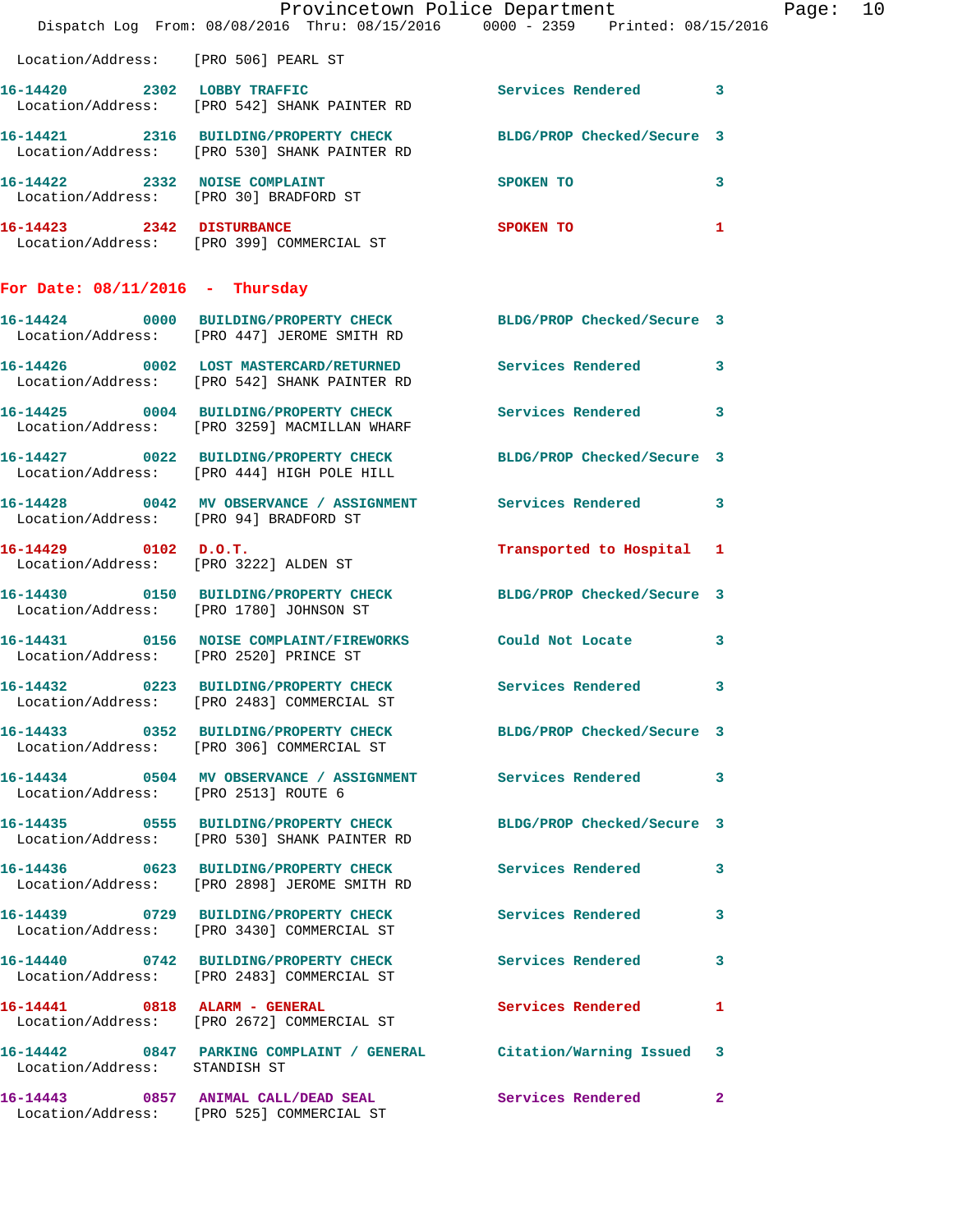|                                      | Provincetown Police Department The Page: 11<br>Dispatch Log From: 08/08/2016 Thru: 08/15/2016   0000 - 2359   Printed: 08/15/2016 |                            |                |  |
|--------------------------------------|-----------------------------------------------------------------------------------------------------------------------------------|----------------------------|----------------|--|
|                                      | 16-14444 0915 BUILDING/PROPERTY CHECK Services Rendered 3<br>Location/Address: [PRO 2977] COMMERCIAL ST                           |                            |                |  |
|                                      | 16-14446 0953 MV OBSERVANCE / ASSIGNMENT Services Rendered 3<br>Location/Address: [PRO 2206] COMMERCIAL ST                        |                            |                |  |
|                                      | 16-14447 1019 MV ACCIDENT<br>Location: [PRO 3431] LOPES SQUARE                                                                    | Services Rendered 1        |                |  |
|                                      | 16-14448 1040 BUILDING/PROPERTY CHECK BLDG/PROP Checked/Secure 3<br>Location/Address: [PRO 2494] BRADFORD ST                      |                            |                |  |
| Refer To Accident: 16-47-AC          | 16-14449    1054    FOLLOW UP<br>Location/Address: [PRO 2483] COMMERCIAL ST                                                       | Services Rendered 2        |                |  |
|                                      | 16-14450 1120 MEDICAL EMERGENCY/FALL <b>16-14450 PATIENT REFUSAL</b><br>Location/Address: [PRO 204] COMMERCIAL ST                 |                            | $\mathbf{1}$   |  |
|                                      | 16-14451 1121 MV VANDALISM<br>Location/Address: [PRO 1354] COMMERCIAL ST                                                          | SPOKEN TO                  | $\overline{2}$ |  |
|                                      | 16-14452 1125 COMPLAINT<br>Location/Address: [PRO 196] COMMERCIAL ST                                                              | SPOKEN TO                  | 3              |  |
| Location/Address: [PRO 2521] ROUTE 6 | 16-14453 1156 MV OBSERVANCE / ASSIGNMENT Services Rendered 3                                                                      |                            |                |  |
| Location/Address: [PRO 2521] ROUTE 6 | 16-14454 1206 ASSIST AGENCY / MUTUAL AID Services Rendered 3                                                                      |                            |                |  |
|                                      | 16-14455 1259 ANIMAL CALL/DOG IN M/V GONE ON ARRIVAL<br>Location/Address: [PRO 3296] SHANK PAINTER RD                             |                            | $\mathbf{2}$   |  |
|                                      | 16-14456 1303 MEDICAL EMERGENCY/HEAT PATIENT REFUSAL<br>Location/Address: [PRO 285] COMMERCIAL ST                                 |                            | 1              |  |
|                                      |                                                                                                                                   | Could Not Locate           | 1              |  |
|                                      | 16-14458 1318 MEDICAL EMERGENCY PATIENT REFUSAL<br>Location/Address: [PRO 2539] RYDER ST EXT                                      |                            | 1              |  |
|                                      | 16-14459 1331 BUILDING/PROPERTY CHECK Services Rendered 3<br>Location/Address: [PRO 2898] JEROME SMITH RD                         |                            |                |  |
|                                      | 16-14460 1332 FOUND SINGLE KEY BLUE FOB Services Rendered 3<br>Location/Address: [PRO 542] SHANK PAINTER RD                       |                            |                |  |
|                                      | 16-14462 1442 MV COMPLAINT/LICENSE PLATE Services Rendered 2<br>Location/Address: [PRO 542] SHANK PAINTER RD                      |                            |                |  |
|                                      | 16-14463 1445 SERVE SUMMONS<br>Location/Address: [PRO 327] COMMERCIAL ST                                                          | Could Not Locate           | 3              |  |
|                                      | 16-14465 1445 ASSIST CITIZEN SPOKEN TO<br>Location/Address: [PRO 542] SHANK PAINTER RD                                            |                            | 3              |  |
|                                      | 16-14464 1508 FOUND CELLPHONE<br>Location/Address: [PRO 542] SHANK PAINTER RD                                                     | Services Rendered 3        |                |  |
|                                      | 16-14466 1513 MV OBSERVANCE / ASSIGNMENT Services Rendered 3<br>Location/Address: HARRY KEMP WAY + AUNT SUKEYS WAY                |                            |                |  |
|                                      | 16-14467 1516 MEDICAL EMERGENCY 1 PATIENT REFUSAL 1<br>Location/Address: [PRO 2499] RACE POINT RD                                 |                            |                |  |
| 16-14468 1518 COMPLAINT              | Location/Address: [PRO 3296] SHANK PAINTER RD                                                                                     | SPOKEN TO                  | 3              |  |
|                                      | 16-14469   1546 BUILDING/PROPERTY CHECK                                                                                           | <b>Services Rendered</b> 3 |                |  |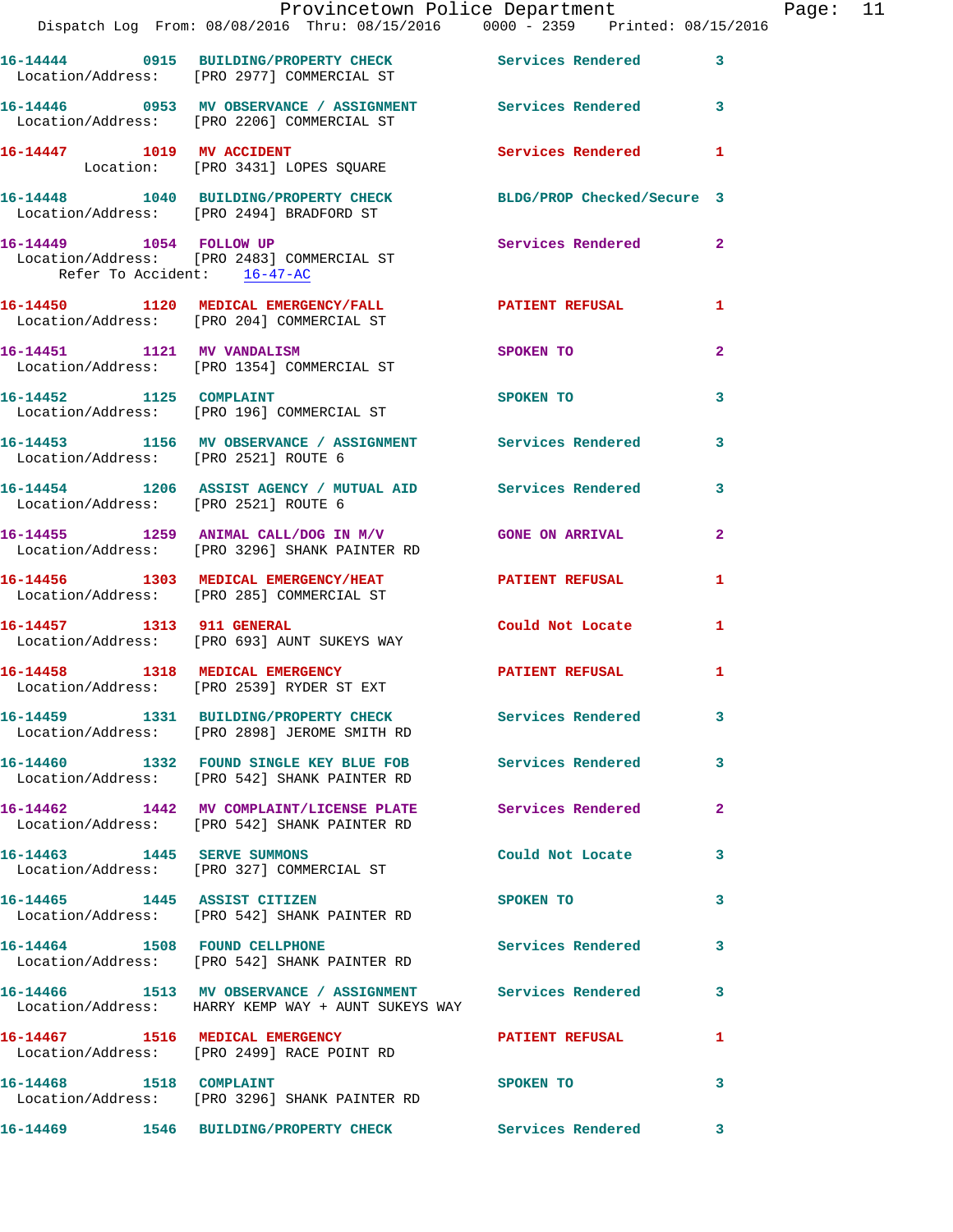|                                                    | Provincetown Police Department<br>Dispatch Log From: 08/08/2016 Thru: 08/15/2016 0000 - 2359 Printed: 08/15/2016 |                                                                                                                                                                                                                               |                         | Page: 12 |  |
|----------------------------------------------------|------------------------------------------------------------------------------------------------------------------|-------------------------------------------------------------------------------------------------------------------------------------------------------------------------------------------------------------------------------|-------------------------|----------|--|
|                                                    | Location/Address: [PRO 1778] SHANK PAINTER RD                                                                    |                                                                                                                                                                                                                               |                         |          |  |
|                                                    | 16-14470 1553 MEDICAL EMERGENCY 1 PATIENT REFUSAL 1<br>Location/Address: [PRO 2206] COMMERCIAL ST                |                                                                                                                                                                                                                               |                         |          |  |
| 16-14472 1607 MV STOP                              | Location/Address: [PRO 1641] BRADFORD ST                                                                         | VERBAL WARNING 3                                                                                                                                                                                                              |                         |          |  |
|                                                    | 16-14474 1617 PARK, WALK & TALK Services Rendered 2<br>Location/Address: [PRO 105] COMMERCIAL ST                 |                                                                                                                                                                                                                               |                         |          |  |
|                                                    | 16-14475 1636 MISSING PERSON X2 Taken/Referred to Other 1<br>Location: HATCHES HARBOR BEACH                      |                                                                                                                                                                                                                               |                         |          |  |
|                                                    | 16-14476 1649 COMPLAINT<br>Location/Address: [PRO 2539] RYDER ST EXT                                             | SPOKEN TO                                                                                                                                                                                                                     | 3                       |          |  |
|                                                    | 16-14477 1701 BUILDING/PROPERTY CHECK Services Rendered 3<br>Location/Address: [PRO 2206] COMMERCIAL ST          |                                                                                                                                                                                                                               |                         |          |  |
|                                                    | 16-14479 1729 MV OBSERVANCE / ASSIGNMENT Services Rendered 3<br>Location/Address: SHANK PAINTER RD + PROVINCE RD |                                                                                                                                                                                                                               |                         |          |  |
| 16-14480 1731 MV STOP<br>Location/Address: ROUTE 6 |                                                                                                                  | VERBAL WARNING 3                                                                                                                                                                                                              |                         |          |  |
|                                                    | 16-14482 1800 ASSIST CITIZEN<br>Location/Address: [PRO 2491] COMMERCIAL ST                                       | Services Rendered 3                                                                                                                                                                                                           |                         |          |  |
|                                                    | 16-14483 1829 NOISE COMPLAINT<br>Location/Address: [PRO 3094] COMMERCIAL ST                                      | SPOKEN TO THE STATE OF THE STATE OF THE STATE OF THE STATE OF THE STATE OF THE STATE OF THE STATE OF THE STATE OF THE STATE OF THE STATE OF THE STATE OF THE STATE OF THE STATE OF THE STATE OF THE STATE OF THE STATE OF THE | 3                       |          |  |
| Location: CENTER OF TOWN                           | 16-14484 1842 911 GENERAL                                                                                        | No Action Required 1                                                                                                                                                                                                          |                         |          |  |
|                                                    | 16-14485 1858 BOAT/HARBORMASTER<br>Location/Address: [PRO 350] COMMERCIAL ST                                     | Taken/Referred to Other 2                                                                                                                                                                                                     |                         |          |  |
| Location/Address: COMMERCIAL ST                    | 16-14487 1922 PARK, WALK & TALK 1988 Services Rendered 2                                                         |                                                                                                                                                                                                                               |                         |          |  |
|                                                    | 16-14488 1957 PARKING COMPLAINT / GENERAL Services Rendered<br>Location/Address: [PRO 739] BRADFORD ST           |                                                                                                                                                                                                                               | 3                       |          |  |
|                                                    | 16-14486 2002 PARK, WALK & TALK<br>Location: [PRO 3431] LOPES SQUARE                                             | No Action Required                                                                                                                                                                                                            | $\mathbf{2}$            |          |  |
|                                                    | 16-14489 2017 COMPLAINT - STREET PERFORMERS SPOKEN TO<br>Location/Address: [PRO 3237] COMMERCIAL ST              |                                                                                                                                                                                                                               | $\mathbf{3}$            |          |  |
|                                                    | 16-14490 2018 MEDICAL EMERGENCY<br>Location/Address: [PRO 94] BRADFORD ST                                        | PATIENT REFUSAL 1                                                                                                                                                                                                             |                         | 1        |  |
|                                                    | 16-14491 2024 COMPLAINT - STREET PERFORMERS SPOKEN TO<br>Location/Address: [PRO 105] COMMERCIAL ST               | $\sim$ 3                                                                                                                                                                                                                      |                         |          |  |
|                                                    | 16-14492 2025 BUILDING/PROPERTY CHECK BLDG/PROP Checked/Secure 3<br>Location/Address: [PRO 5199] RACE POINT RD   |                                                                                                                                                                                                                               |                         |          |  |
|                                                    | 16-14493 2026 COMPLAINT - STREET PERFORMERS SPOKEN TO<br>Location/Address: [PRO 2174] COMMERCIAL ST              |                                                                                                                                                                                                                               | $\overline{\mathbf{3}}$ |          |  |
|                                                    | 16-14494 2036 MEDICAL EMERGENCY Transported to Hospital 1<br>Location/Address: [PRO 542] SHANK PAINTER RD        |                                                                                                                                                                                                                               |                         |          |  |
|                                                    | 16-14496 2056 BUILDING/PROPERTY CHECK Services Rendered<br>Location/Address: [PRO 433] RYDER ST EXT              |                                                                                                                                                                                                                               | $\overline{\mathbf{3}}$ |          |  |
|                                                    | 16-14497 2114 BUILDING/PROPERTY CHECK Services Rendered 3<br>Location/Address: [PRO 2483] COMMERCIAL ST          |                                                                                                                                                                                                                               |                         |          |  |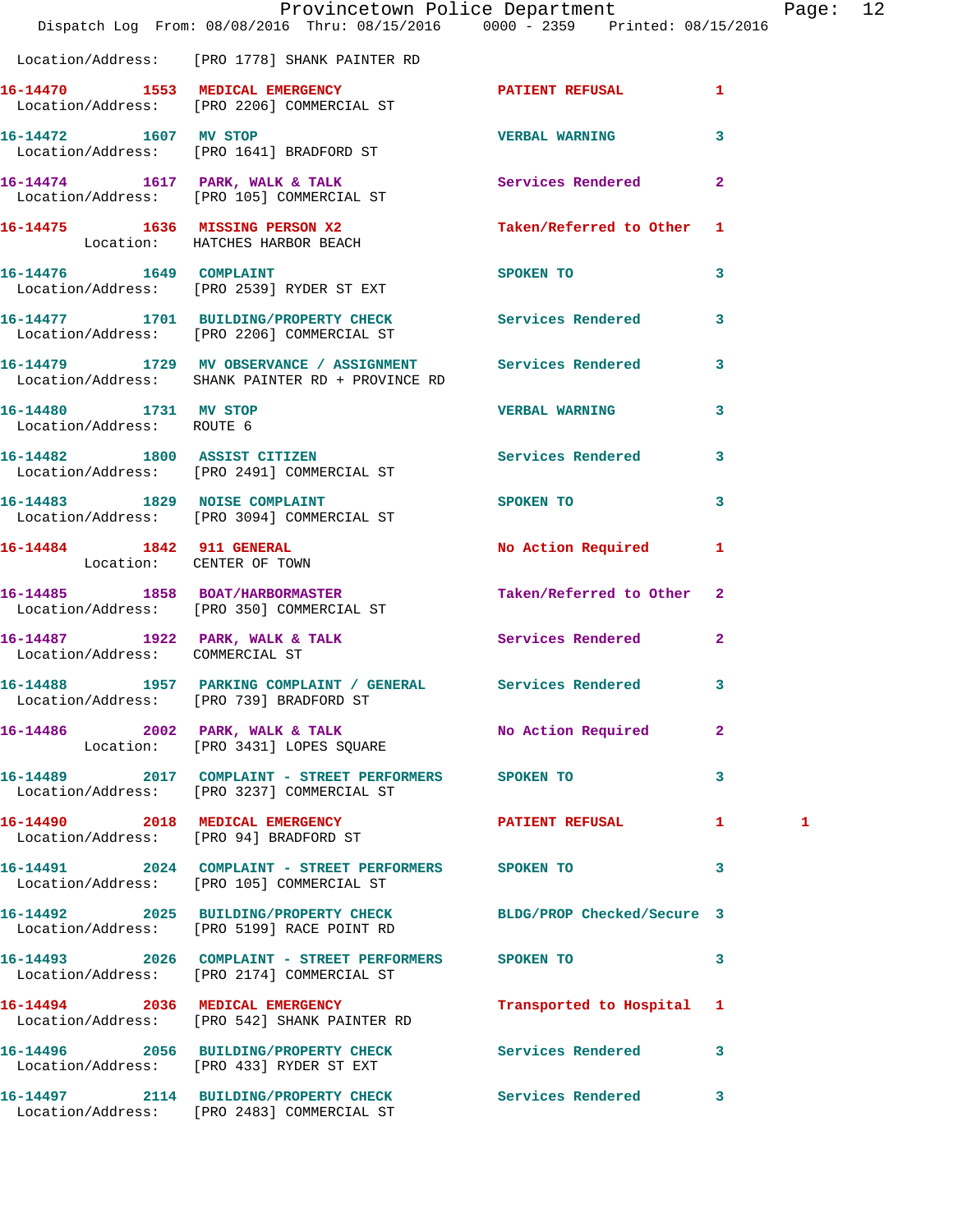|                                 |                                                                                                               | Provincetown Police Department | Page: 13 |  |
|---------------------------------|---------------------------------------------------------------------------------------------------------------|--------------------------------|----------|--|
|                                 | Dispatch Log From: 08/08/2016 Thru: 08/15/2016 0000 - 2359 Printed: 08/15/2016                                |                                |          |  |
|                                 | 16-14498 2151 BUILDING/PROPERTY CHECK BLDG/PROP Checked/Secure 3<br>Location/Address: [PRO 516] RACE POINT RD |                                |          |  |
| 16-14499 2205 MEDICAL EMERGENCY | Location/Address: ATLANTIC AVE + COMMERCIAL ST                                                                | <b>PATIENT REFUSAL</b>         | 1        |  |
| 16-14500 2205 COMPLAINT         | Location/Address: [PRO 2977] COMMERCIAL ST                                                                    | <b>GONE ON ARRIVAL</b>         |          |  |
|                                 | 16-14501  2229 BUILDING/PROPERTY CHECK<br>Location/Address: [PRO 175] COMMERCIAL ST                           | BLDG/PROP Checked/Secure 3     |          |  |
|                                 | Location/Address: [PRO 519] RACE POINT RD                                                                     | BLDG/PROP Checked/Secure 3     |          |  |
|                                 |                                                                                                               |                                |          |  |

 Location/Address: [PRO 3259] MACMILLAN WHARF **16-14504 2353 BUILDING/PROPERTY CHECK Services Rendered 3**  Location/Address: [PRO 2490] PROVINCELANDS RD **16-14505 2358 BUILDING/PROPERTY CHECK BLDG/PROP Checked/Secure 3** 

Location/Address: [PRO 447] JEROME SMITH RD

## **For Date: 08/12/2016 - Friday**

|                           | Location/Address: [PRO 2513] ROUTE 6                                                                             |                           |                |                 |
|---------------------------|------------------------------------------------------------------------------------------------------------------|---------------------------|----------------|-----------------|
| 16-14507 0020 MV STOP     | Location/Address: [PRO 2521] ROUTE 6                                                                             | Citation/Warning Issued 3 |                |                 |
|                           | 16-14508 0047 LOBBY TRAFFIC Services Rendered 3<br>Location/Address: [PRO 542] SHANK PAINTER RD                  |                           |                | 32 <sub>2</sub> |
|                           | 16-14509 0050 PARK, WALK & TALK 1988 Services Rendered<br>Location/Address: [PRO 300] COMMERCIAL ST              |                           | $\overline{2}$ |                 |
|                           | 16-14510 0051 BIKE DISAGREEMENT<br>Location/Address: [PRO 183] COMMERCIAL ST                                     | Services Rendered         | $\overline{2}$ |                 |
|                           | 16-14511 0109 MV OBSERVANCE / ASSIGNMENT Services Rendered<br>Location/Address: [PRO 94] BRADFORD ST             |                           | 3              |                 |
|                           | 16-14512 0126 MV OBSERVANCE / ASSIGNMENT Services Rendered<br>Location/Address: HOWLAND ST + BRADFORD ST         |                           | 3              |                 |
| 16-14513 0141 MV STOP     | Location/Address: HOWLAND ST + ROUTE 6                                                                           | <b>VERBAL WARNING</b>     | 3              |                 |
|                           | 16-14514 0154 MV STOP<br>Location/Address: [PRO 2610] BRADFORD ST                                                | <b>VERBAL WARNING</b>     | $\mathbf{3}$   |                 |
|                           | 16-14515 0207 BUILDING/PROPERTY CHECK BLDG/PROP Checked/Secure 3<br>Location/Address: [PRO 1638] COMMERCIAL ST   |                           |                |                 |
|                           | 16-14516 0232 BUILDING/PROPERTY CHECK BLDG/PROP Checked/Secure 3<br>Location/Address: [PRO 16] BRADFORD ST       |                           |                |                 |
|                           | 16-14517 0236 GENERAL INFO                                                                                       | Services Rendered 3       |                |                 |
| 16-14518 0302 MV DISABLED | Location/Address: [PRO 2479] ROUTE 6                                                                             | Services Rendered         | $\overline{2}$ |                 |
|                           | 16-14519 0458 BUILDING/PROPERTY CHECK BLDG/PROP Checked/Secure 3<br>Location/Address: [PRO 530] SHANK PAINTER RD |                           |                |                 |
|                           | 16-14520 0510 MV OBSERVANCE / ASSIGNMENT Services Rendered 3<br>Location/Address: [PRO 2521] ROUTE 6             |                           |                |                 |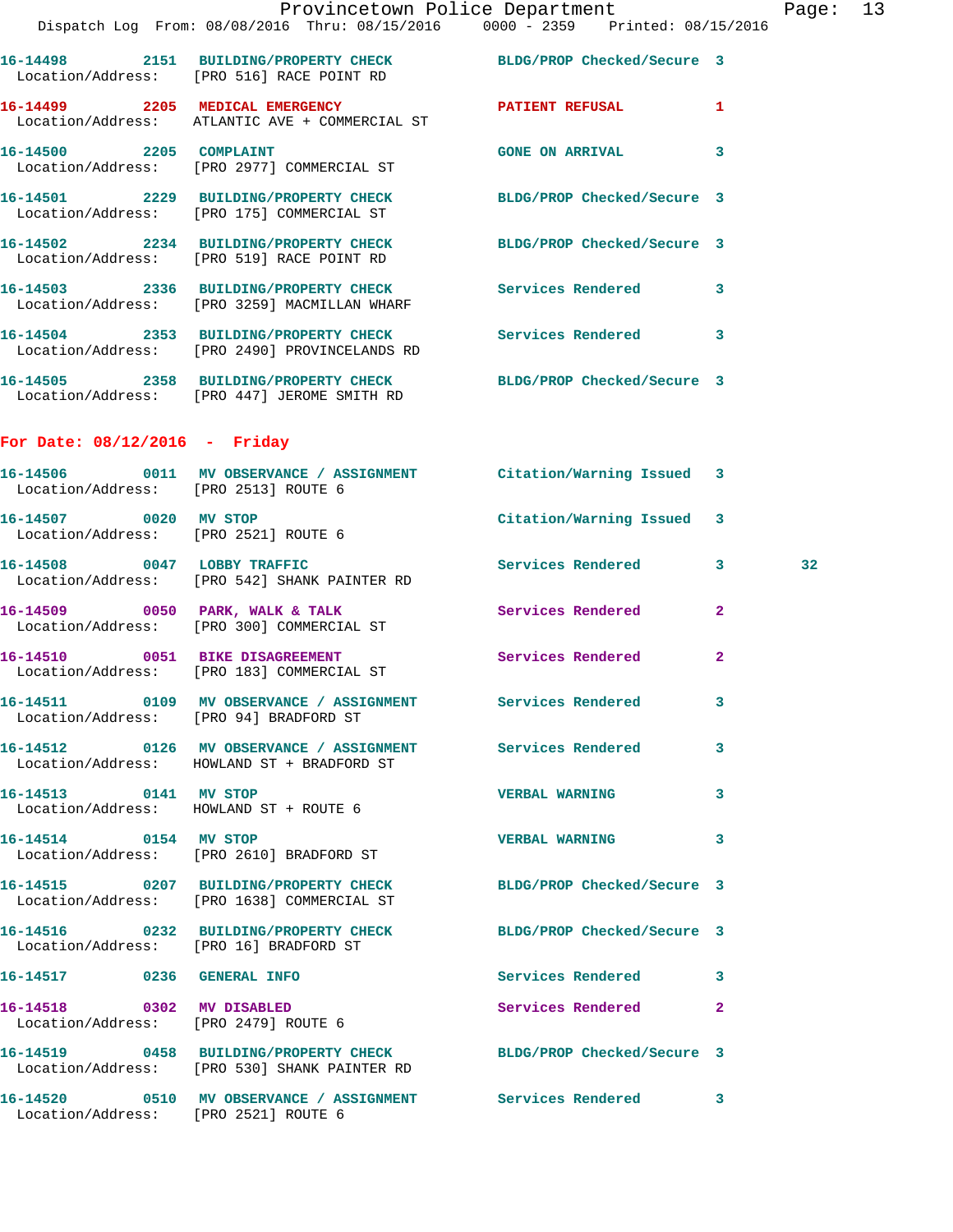|                                                                 | Dispatch Log From: 08/08/2016 Thru: 08/15/2016                0000 - 2359   Printed: 08/15/2016                  | Provincetown Police Department The Page: 14                                                                                                                                                                                   |                         |  |
|-----------------------------------------------------------------|------------------------------------------------------------------------------------------------------------------|-------------------------------------------------------------------------------------------------------------------------------------------------------------------------------------------------------------------------------|-------------------------|--|
|                                                                 | 16-14521 0534 MV STOP VERBAL WARNING 3<br>Location/Address: [PRO 2513] ROUTE 6                                   |                                                                                                                                                                                                                               |                         |  |
| Location/Address: RACE POINT RD                                 | 16-14522 0540 MV OBSERVANCE / ASSIGNMENT Services Rendered 3                                                     |                                                                                                                                                                                                                               |                         |  |
|                                                                 | 16-14523 0549 MV STOP<br>Location/Address: [PRO 2540] RACE POINT RD                                              | <b>VERBAL WARNING</b>                                                                                                                                                                                                         | 3                       |  |
| 16-14524 0553 MV STOP<br>Location/Address: RACE POINT RD        |                                                                                                                  | <b>VERBAL WARNING</b>                                                                                                                                                                                                         | $\overline{\mathbf{3}}$ |  |
|                                                                 | 16-14525 0557 BUILDING/PROPERTY CHECK BLDG/PROP Checked/Secure 3<br>Location/Address: [PRO 433] RYDER ST EXT     |                                                                                                                                                                                                                               |                         |  |
|                                                                 | 16-14528 0715 BUILDING/PROPERTY CHECK BLDG/PROP Checked/Secure 3<br>Location/Address: [PRO 3287] ROUTE 6         |                                                                                                                                                                                                                               |                         |  |
|                                                                 | 16-14529 0727 ANIMAL CALL/PET PANTRY BLDG/PROP Checked/Secure 2<br>Location/Address: [PRO 3296] SHANK PAINTER RD |                                                                                                                                                                                                                               |                         |  |
|                                                                 | 16-14530 0745 PARK, WALK & TALK 3 Services Rendered 2<br>Location/Address: [PRO 2500] COMMERCIAL ST              |                                                                                                                                                                                                                               |                         |  |
|                                                                 | 16-14532 0759 BUILDING/PROPERTY CHECK BLDG/PROP Checked/Secure 3<br>Location/Address: [PRO 571] ALDEN ST         |                                                                                                                                                                                                                               |                         |  |
|                                                                 | 16-14535 0808 SERVICE CALL/BANNER Services Rendered 3<br>Location/Address: [PRO 165] COMMERCIAL ST               |                                                                                                                                                                                                                               |                         |  |
|                                                                 | 16-14533 0831 BIKE GENERAL<br>Location/Address: [PRO 808] COMMERCIAL ST                                          | Services Rendered 2                                                                                                                                                                                                           |                         |  |
|                                                                 | 16-14534 0837 BUILDING/PROPERTY CHECK Services Rendered<br>Location/Address: [PRO 2977] COMMERCIAL ST            |                                                                                                                                                                                                                               | 3                       |  |
|                                                                 | 16-14536 0848 PARK, WALK & TALK 3 Services Rendered<br>Location/Address: [PRO 3121] COMMERCIAL ST                |                                                                                                                                                                                                                               | $\mathbf{2}$            |  |
|                                                                 | 16-14537 0848 COMPLAINT<br>Location/Address: [PRO 3188] MEADOW RD                                                | SPOKEN TO THE STATE OF THE STATE OF THE STATE OF THE STATE OF THE STATE OF THE STATE OF THE STATE OF THE STATE OF THE STATE OF THE STATE OF THE STATE OF THE STATE OF THE STATE OF THE STATE OF THE STATE OF THE STATE OF THE | $\overline{\mathbf{3}}$ |  |
|                                                                 | 16-14538 0856 MEDICAL EMERGENCY/EYE Transported to Hospital 1<br>Location/Address: [PRO 3188] MEADOW RD          |                                                                                                                                                                                                                               |                         |  |
|                                                                 | 16-14539 0915 PARKING COMPLAINT / GENERAL Citation/Warning Issued 3<br>Location/Address: [PRO 3437] MONTELLO ST  |                                                                                                                                                                                                                               |                         |  |
| 16-14540 0918 KEEP THE PEACE<br>Location/Address: COMMERCIAL ST |                                                                                                                  | Services Rendered 2                                                                                                                                                                                                           |                         |  |
|                                                                 | 16-14541 0935 BUILDING/PROPERTY CHECK BLDG/PROP Checked/Secure 3<br>Location/Address: [PRO 3317] CEMETERY RD     |                                                                                                                                                                                                                               |                         |  |
|                                                                 | 16-14542 0935 BUILDING/PROPERTY CHECK BLDG/PROP Checked/Secure 3<br>Location/Address: [PRO 3318] CEMETERY RD     |                                                                                                                                                                                                                               |                         |  |
|                                                                 | 16-14544 1003 BIKE ACCIDENT<br>Location/Address: [PRO 2490] PROVINCELANDS RD                                     | Transported to Hospital 2                                                                                                                                                                                                     |                         |  |
|                                                                 | 16-14545 1033 ANIMAL CALL/DEAD SEAL Services Rendered 2<br>Location/Address: [PRO 865] COMMERCIAL ST             |                                                                                                                                                                                                                               |                         |  |
|                                                                 | 16-14546 1039 PARK, WALK & TALK 1998 Services Rendered<br>Location: [PRO 3431] LOPES SQUARE                      |                                                                                                                                                                                                                               | $\mathbf{2}$            |  |
| 16-14548 1118 MV STOP                                           | Location/Address: [PRO 3296] SHANK PAINTER RD                                                                    | VERBAL WARNING 3                                                                                                                                                                                                              |                         |  |
|                                                                 | 16-14549 1155 BUILDING/PROPERTY CHECK Services Rendered 3                                                        |                                                                                                                                                                                                                               |                         |  |

Location/Address: [PRO 433] RYDER ST EXT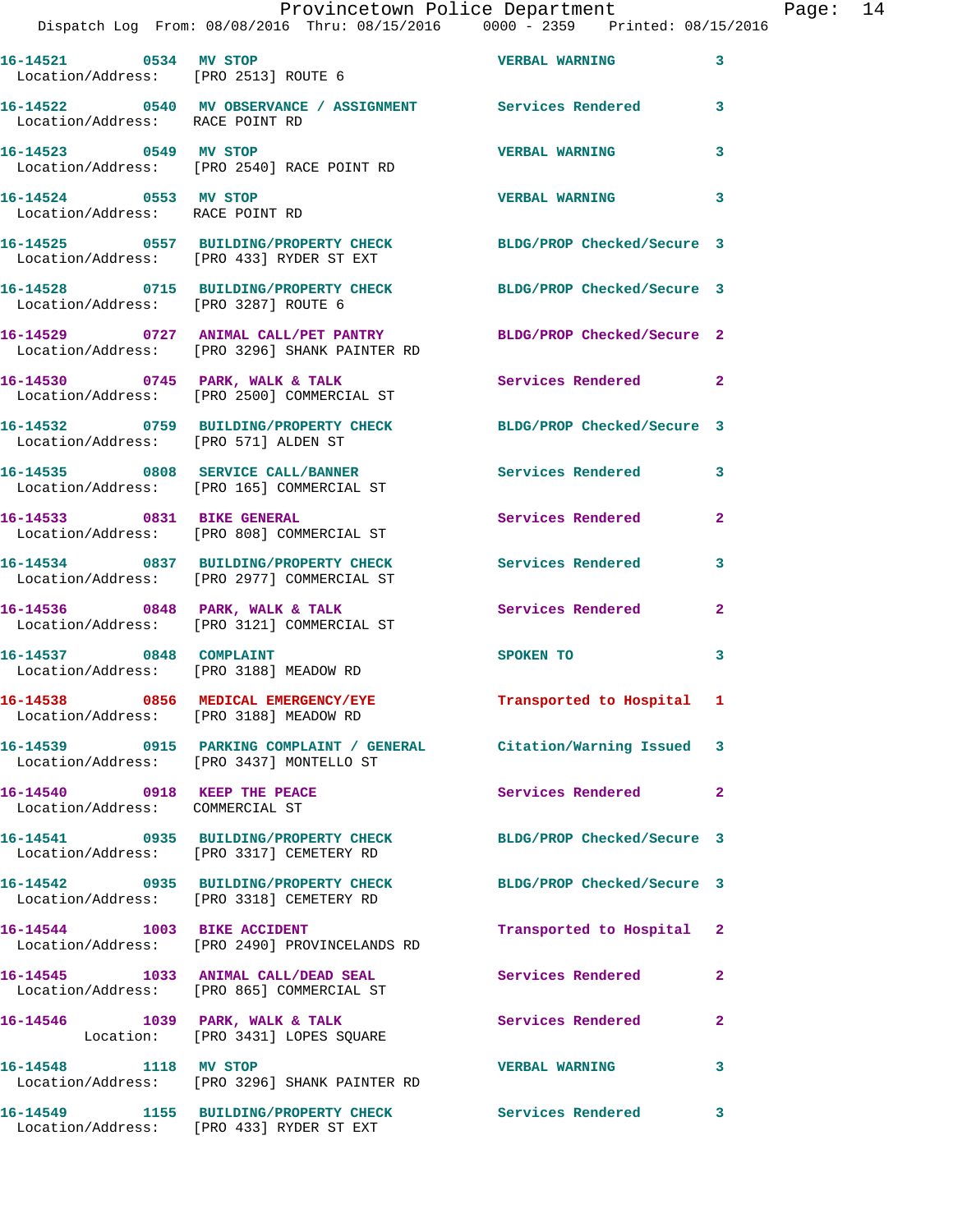|                                                          | Provincetown Police Department<br>Dispatch Log From: 08/08/2016 Thru: 08/15/2016 0000 - 2359 Printed: 08/15/2016 |                            |              | Page: 15     |  |
|----------------------------------------------------------|------------------------------------------------------------------------------------------------------------------|----------------------------|--------------|--------------|--|
|                                                          | 16-14552 1201 PARK, WALK & TALK (2008) Services Rendered 2<br>Location/Address: [PRO 2222] COMMERCIAL ST         |                            |              |              |  |
| Location/Address: RACE POINT RD                          | 16-14551 1220 MV OBSERVANCE / ASSIGNMENT Services Rendered 3                                                     |                            |              |              |  |
| 16-14550 1223 MV COMPLAINT                               | Location/Address: [PRO 2519] ROUTE 6                                                                             | Services Rendered 2        |              |              |  |
| 16-14553 1235 MV STOP<br>Location/Address: RACE POINT RD |                                                                                                                  | <b>VERBAL WARNING</b>      | $\mathbf{3}$ |              |  |
|                                                          | 16-14554 1238 ALARM - FIRE<br>Location/Address: [PRO 106] COMMERCIAL ST                                          | Services Rendered 1        |              |              |  |
|                                                          | 16-14555 1243 ANIMAL CALL<br>Location/Address: [PRO 1989] COMMERCIAL ST                                          | Services Rendered          | $\mathbf{2}$ |              |  |
|                                                          | 16-14556 1245 MV ACCIDENT<br>Location/Address: [PRO 539] SHANK PAINTER RD<br>Refer To Accident: 16-48-AC         | Investigated 1             |              | $\mathbf{1}$ |  |
| 16-14557 1302 MV STOP<br>Location/Address: RACE POINT RD |                                                                                                                  | Citation/Warning Issued 3  |              |              |  |
|                                                          | 16-14558 1317 BARNSTABLE COURT Services Rendered 3<br>Location: [PRO 3439] BARNSTABLE COUNTY SHERIFF             |                            |              |              |  |
|                                                          | 16-14559 1328 MEDICAL EMERGENCY/DOT<br>Location/Address: [PRO 440] HARRY KEMP WAY                                | Transported to Hospital 1  |              |              |  |
|                                                          | 16-14560 1406 MV OBSERVANCE / ASSIGNMENT Services Rendered<br>Location/Address: HARRY KEMP WAY + AUNT SUKEYS WAY |                            | $\mathbf{3}$ |              |  |
|                                                          | 16-14561 1413 LOST BROWN WALLET/FOUND Services Rendered 3<br>Location/Address: [PRO 279] COMMERCIAL ST           |                            |              |              |  |
|                                                          | 16-14562 1421 911 LIFT ASSIST<br>Location/Address: [PRO 2645] SHANK PAINTER RD                                   | Services Rendered          | 1            |              |  |
| 16-14563 1436 FOLLOW UP                                  | Location/Address: [PRO 539] SHANK PAINTER RD                                                                     | Services Rendered 2        |              |              |  |
| 16-14564 1458 ANIMAL CALL                                | Location/Address: [PRO 1626] COMMERCIAL ST                                                                       | Services Rendered          | $\mathbf{2}$ |              |  |
|                                                          | 16-14565 1505 CRAIGSLIST SCAM<br>Location/Address: [PRO 352] COMMERCIAL ST                                       | Services Rendered          | $\mathbf{2}$ |              |  |
|                                                          | 16-14566 1539 BIKE ACCIDENT<br>Location/Address: [PRO 1548] COMMERCIAL ST                                        | Transported to Hospital 2  |              |              |  |
|                                                          | 16-14567 1540 LOST BLACK IPHONE 5<br>Location/Address: [PRO 433] RYDER ST EXT                                    | Services Rendered          | 3            |              |  |
|                                                          | 16-14568 1545 COMPLAINT-SCAM<br>Location/Address: [PRO 542] SHANK PAINTER RD                                     | Services Rendered          | 3            |              |  |
|                                                          | 16-14569 1604 BAR CHECK<br>Location/Address: [PRO 3837] COMMERCIAL ST                                            | Services Rendered 2        |              |              |  |
|                                                          | 16-14571 1719 MEDICAL EMERGENCY<br>Location/Address: [PRO 1509] BRADFORD ST                                      | Services Rendered          | $\mathbf{1}$ |              |  |
|                                                          | 16-14572 1742 LOST WALLET<br>Location/Address: [PRO 542] SHANK PAINTER RD                                        | <b>Services Rendered</b> 3 |              |              |  |
|                                                          | 16-14573 1809 MEDICAL EMERGENCY<br>Location/Address: [PRO 1357] COMMERCIAL ST                                    | Transported to Hospital 1  |              |              |  |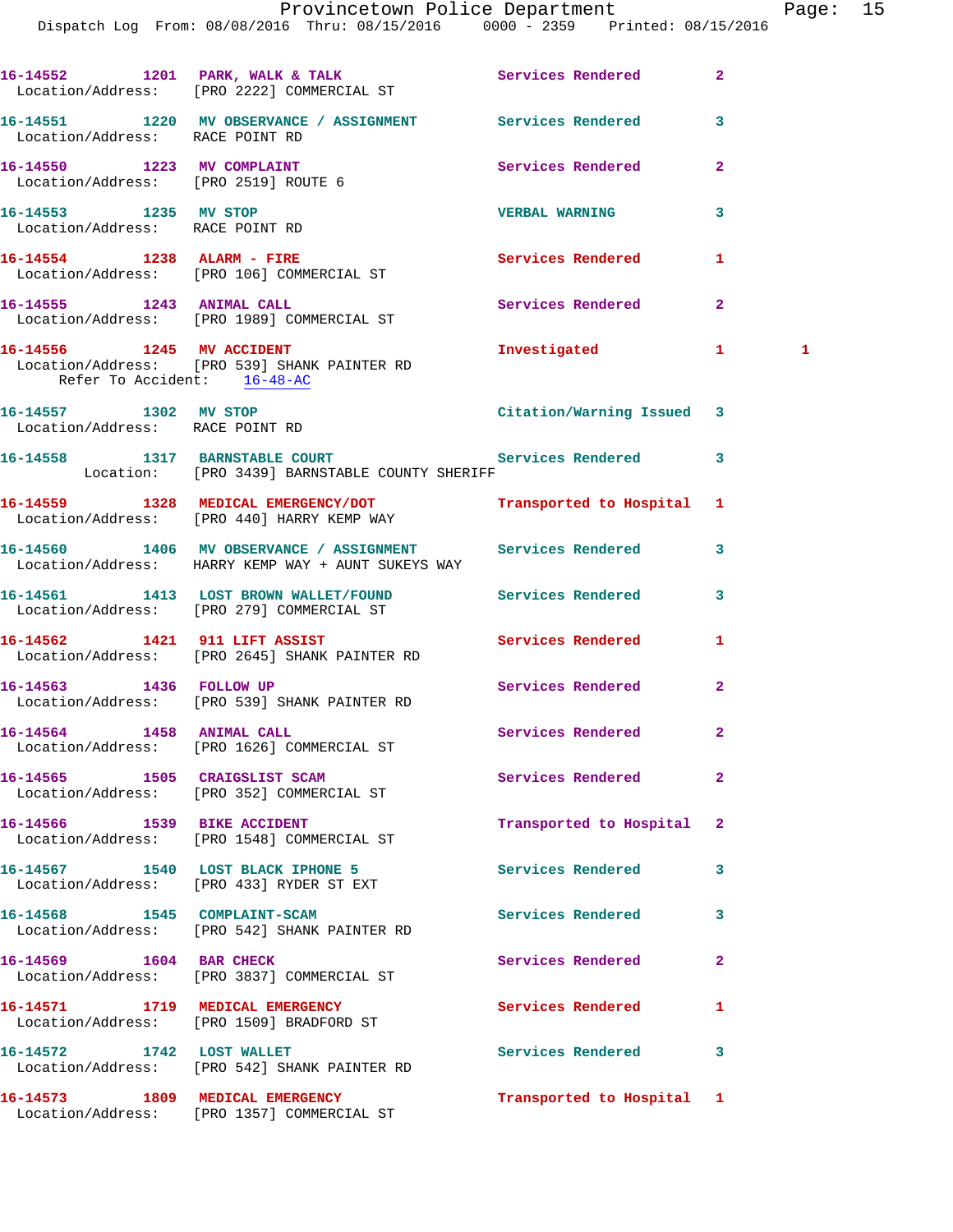|                                                                    | Dispatch Log From: 08/08/2016 Thru: 08/15/2016 0000 - 2359 Printed: 08/15/2016                           | Provincetown Police Department                                                                                                                                                                                                |                         | Page: 16     |  |
|--------------------------------------------------------------------|----------------------------------------------------------------------------------------------------------|-------------------------------------------------------------------------------------------------------------------------------------------------------------------------------------------------------------------------------|-------------------------|--------------|--|
| Location/Address: [PRO 485] MASONIC PL                             | 16-14574 1812 COMPLAINT                                                                                  | SPOKEN TO THE STATE OF THE STATE OF THE STATE OF THE STATE OF THE STATE OF THE STATE OF THE STATE OF THE STATE OF THE STATE OF THE STATE OF THE STATE OF THE STATE OF THE STATE OF THE STATE OF THE STATE OF THE STATE OF THE | 3                       |              |  |
| Location/Address: COMMERCIAL ST                                    | 16-14576 1818 ANIMAL CALL                                                                                | Services Rendered 2                                                                                                                                                                                                           |                         | $\mathbf{1}$ |  |
|                                                                    | 16-14577 1835 MV VS BLDG<br>Location/Address: [PRO 2186] BRADFORD ST                                     | Transported to Hospital 1                                                                                                                                                                                                     |                         |              |  |
|                                                                    | 16-14578 1843 MEDICAL EMERGENCY<br>Location/Address: [PRO 440] HARRY KEMP WAY                            | Transported to Hospital 1                                                                                                                                                                                                     |                         |              |  |
|                                                                    | 16-14579 1856 NOISE COMPLAINT/ANIMAL SPOKEN TO<br>Location/Address: [PRO 2] ALDEN ST                     |                                                                                                                                                                                                                               | 3                       |              |  |
|                                                                    | 16-14581 1934 BAR CHECK<br>Location/Address: [PRO 3430] COMMERCIAL ST                                    | Services Rendered                                                                                                                                                                                                             | $\overline{2}$          |              |  |
|                                                                    | 16-14582 1958 ALARM - FIRE<br>Location/Address: [PRO 329] COMMERCIAL ST                                  | No Action Required 1                                                                                                                                                                                                          |                         |              |  |
|                                                                    | 16-14583 2023 LOST BANNER<br>Location/Address: [PRO 248] COMMERCIAL ST                                   | Services Rendered                                                                                                                                                                                                             | $\overline{\mathbf{3}}$ |              |  |
| 16-14584 2049 MV STOP                                              | Location/Address: WEST VINE ST + BRADFORD ST EXT                                                         | VERBAL WARNING 3                                                                                                                                                                                                              |                         |              |  |
|                                                                    | 16-14585 2050 ASSIST CITIZEN<br>Location/Address: [PRO 214] COMMERCIAL ST                                | Services Rendered                                                                                                                                                                                                             | 3                       |              |  |
| Location/Address: RYDER ST                                         | 16-14586 2129 TRAFFIC CONTROL                                                                            | No Action Required 3                                                                                                                                                                                                          |                         |              |  |
|                                                                    | 16-14587 2137 BUILDING/PROPERTY CHECK Services Rendered<br>Location/Address: [PRO 3259] MACMILLAN WHARF  |                                                                                                                                                                                                                               | 3                       |              |  |
|                                                                    | 16-14588 2146 ALARM - GENERAL<br>Location/Address: [PRO 182] COMMERCIAL ST                               | False Alarm and the state of the state of the state of the state of the state of the state of the state of the                                                                                                                | -1                      |              |  |
|                                                                    | 16-14589 2151 LOST WALLET<br>Location/Address: [PRO 542] SHANK PAINTER RD                                | Services Rendered 3                                                                                                                                                                                                           |                         |              |  |
|                                                                    | 16-14590 2205 BUILDING/PROPERTY CHECK<br>Location/Address: [PRO 2499] RACE POINT RD                      | <b>Services Rendered</b>                                                                                                                                                                                                      |                         |              |  |
|                                                                    | 16-14591 2213 BUILDING/PROPERTY CHECK Services Rendered<br>Location/Address: [PRO 2490] PROVINCELANDS RD |                                                                                                                                                                                                                               | 3                       |              |  |
| 16-14592 2215 MEDICAL EMERGENCY<br>Location/Address: COMMERCIAL ST |                                                                                                          | <b>PATIENT REFUSAL</b>                                                                                                                                                                                                        | -1                      |              |  |
|                                                                    | 16-14593 2305 ASSIST CITIZEN<br>Location/Address: [PRO 542] SHANK PAINTER RD                             | No Action Required                                                                                                                                                                                                            | 3                       |              |  |
| 16-14597 2356 ASSIST CITIZEN                                       | Location/Address: [PRO 413] CONWELL ST                                                                   | Services Rendered 3                                                                                                                                                                                                           |                         |              |  |
| For Date: $08/13/2016$ - Saturday                                  |                                                                                                          |                                                                                                                                                                                                                               |                         |              |  |
| 16-14595 0114 COMPLAINT                                            | Location/Address: [PRO 106] COMMERCIAL ST                                                                | Services Rendered 3                                                                                                                                                                                                           |                         |              |  |
|                                                                    | 16-14596 0127 BUILDING/PROPERTY CHECK<br>Location/Address: [PRO 3259] MACMILLAN WHARF                    | Services Rendered                                                                                                                                                                                                             | 3                       |              |  |
| 16-14598 0152 LOBBY TRAFFIC                                        | Location/Address: [PRO 542] SHANK PAINTER RD                                                             | Services Rendered 2                                                                                                                                                                                                           |                         | 40           |  |
| 16-14599 0210 MV STOP<br>Location/Address: RYDER ST                |                                                                                                          | <b>VERBAL WARNING</b>                                                                                                                                                                                                         | 3                       |              |  |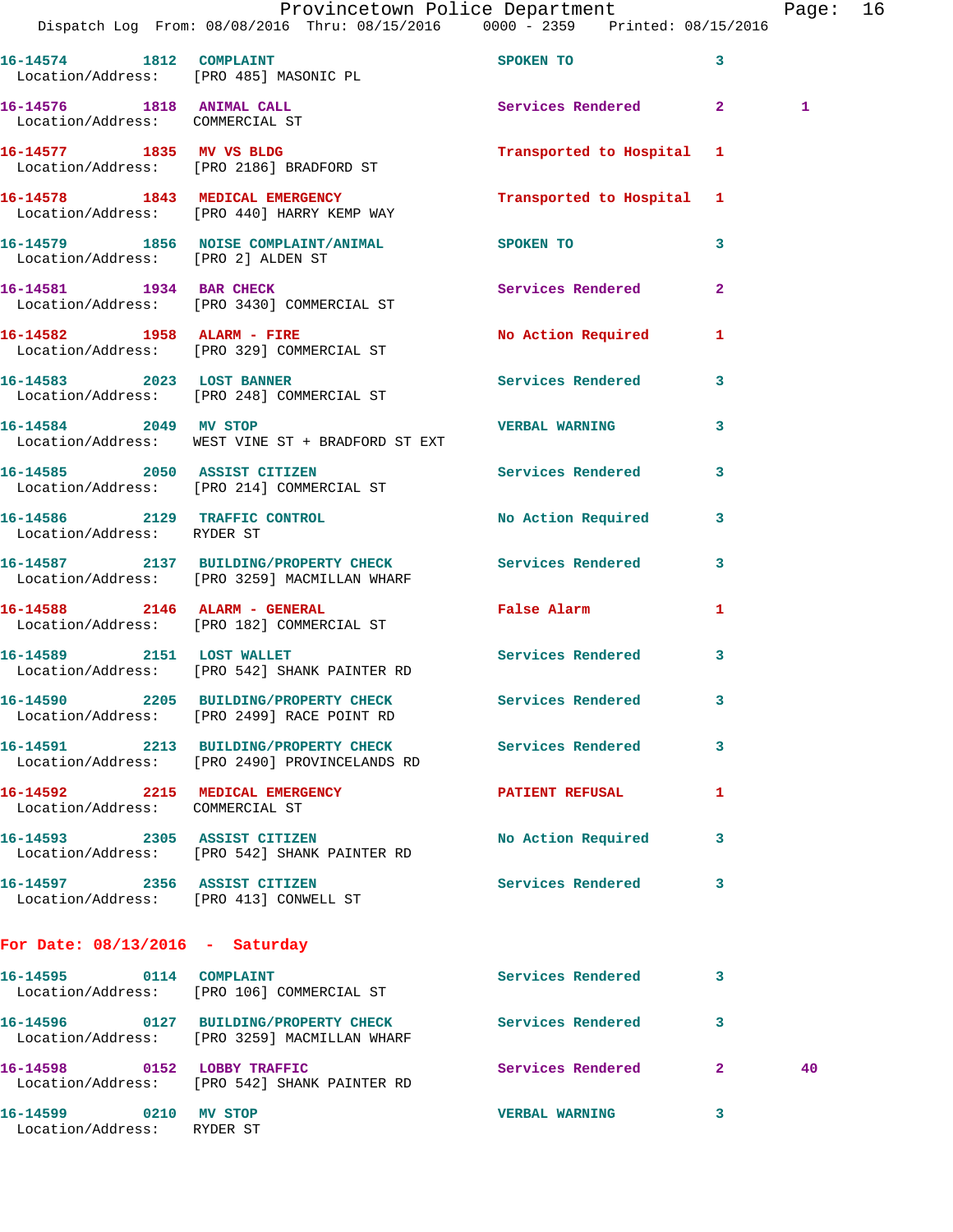Dispatch Log From: 08/08/2016 Thru: 08/15/2016 0000 - 2359 Printed: 08/15/2016

|                                                                             | 16-14601 0354 SUSPICIOUS BOAT<br>Location/Address: [PRO 2483] COMMERCIAL ST                             | Taken/Referred to Other 2  |                            |
|-----------------------------------------------------------------------------|---------------------------------------------------------------------------------------------------------|----------------------------|----------------------------|
| 16-14602 0420 MV ACCIDENT<br>Refer To Accident: 16-49-AC                    | Location/Address: [PRO 396] COMMERCIAL ST                                                               | Services Rendered          | 1                          |
|                                                                             | 16-14603 0627 FLIGHT COVERAGE<br>Location/Address: [PRO 516] RACE POINT RD                              | Services Rendered          | $\mathbf{2}$               |
| 16-14604 0703 TRESPASS                                                      | Location/Address: [PRO 1312] CENTRAL ST                                                                 | Services Rendered          | $\mathbf{2}$               |
| 16-14605 0803 LOST WALLET                                                   | Location/Address: [PRO 3296] SHANK PAINTER RD                                                           | <b>Services Rendered</b> 3 |                            |
| 16-14606 0834 BANNER HAZARD                                                 | Location/Address: [PRO 269] COMMERCIAL ST                                                               | Taken/Referred to Other 2  |                            |
|                                                                             | 16-14607 0927 HIP INJURY/TRANSPORT<br>Location/Address: [PRO 2543] MACMILLAN WHARF                      | Transported to Hospital 1  |                            |
|                                                                             | 16-14608 0946 REASSURANCE CHECK<br>Location/Address: [PRO 1996] BAYBERRY AVE                            | <b>Services Rendered</b>   | 3                          |
|                                                                             | 16-14609 1031 FINAL WARNING SPEED/STOP SIGN VERBAL WARNING<br>Location/Address: [PRO 3714] BAYBERRY AVE |                            | 3                          |
|                                                                             | 16-14610 1044 HOLE IN SIDEWALK<br>Location/Address: COMMERCIAL ST + RYDER ST                            | Services Rendered          | $\overline{a}$             |
|                                                                             | 16-14611 1053 MV DAMAGE/PAST OCCURRED<br>Location/Address: [PRO 3260] BRADFORD ST EXT                   | Services Rendered          | $\mathbf{2}$               |
| 16-14612 1103 FOUND KEYS                                                    | Location/Address: [PRO 1892] SHANK PAINTER RD                                                           | Services Rendered          | 3                          |
| 16-14613 1108 FIRE ALARM DISABLED<br>Location/Address: [PRO 569] WINSLOW ST |                                                                                                         | <b>VERBAL WARNING</b>      | 1                          |
| 16-14614 1137 PET PANTRY                                                    | Location/Address: [PRO 3296] SHANK PAINTER RD                                                           | Services Rendered 3        |                            |
| 16-14615 1200 SERVICE CALL                                                  | Location/Address: [PRO 823] COMMERCIAL ST                                                               | Services Rendered 3        |                            |
| 16-14616 1315 MINOR MVA<br>Refer To Accident: 16-50-AC                      | Location/Address: [PRO 3442] COMMERCIAL ST                                                              | Services Rendered          | 1                          |
| 16-14617 1353 SCAM NOTICE                                                   | Location/Address: [PRO 542] SHANK PAINTER RD                                                            | Services Rendered          | $\overline{\phantom{a}}$ 3 |
| Location/Address: [PRO 3287] ROUTE 6                                        | 16-14618 1417 BUILDING/PROPERTY CHECK                                                                   | BLDG/PROP Checked/Secure 3 |                            |
|                                                                             | 16-14619 1422 FOUND EYEGLASSES<br>Location/Address: [PRO 2866] COMMERCIAL ST                            | <b>Services Rendered</b>   | 3                          |
| 16-14620 1456 FOLLOW UP                                                     | Location/Address: [PRO 2543] MACMILLAN WHARF                                                            | Services Rendered          | $\mathbf{2}$               |
| 16-14621 1517 MV-AIRPORT                                                    | Location/Address: [PRO 516] RACE POINT RD                                                               | SPOKEN TO                  | 3                          |
|                                                                             | 16-14622 1555 PARKING COMPLAINT / GENERAL Services Rendered<br>Location/Address: [PRO 1399] MONTELLO ST |                            | 3                          |
| 16-14624 1630 PRIVATE TOW<br>Location/Address: OLD COLONY WAY               |                                                                                                         | <b>Vehicle Towed</b>       | 3                          |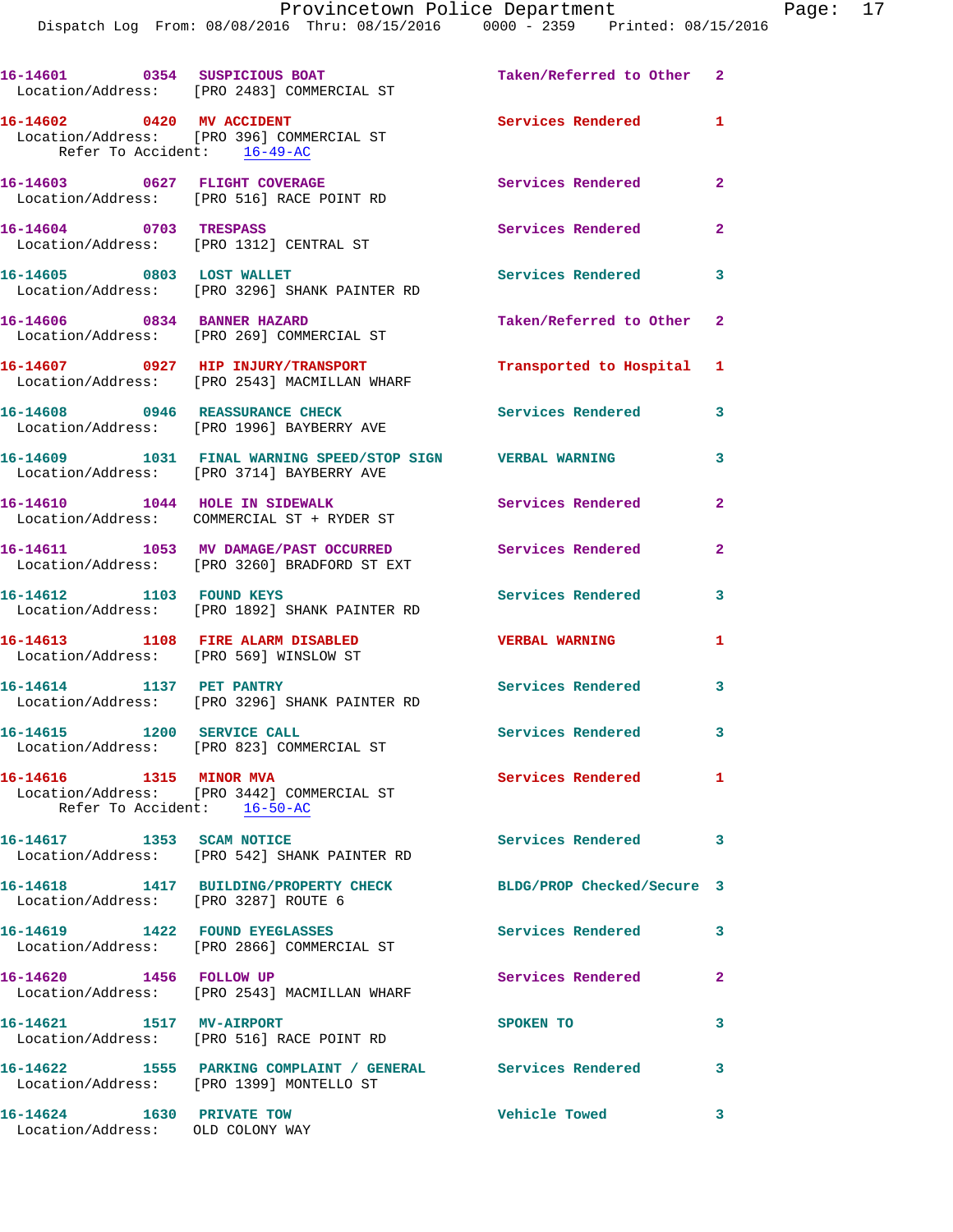Dispatch Log From: 08/08/2016 Thru: 08/15/2016 0000 - 2359 Printed: 08/15/2016

| 16-14625 1648 911 HANG UP                                          | Location/Address: [PRO 1692] BRADFORD ST                                                                         | No Action Required         | 1            |   |
|--------------------------------------------------------------------|------------------------------------------------------------------------------------------------------------------|----------------------------|--------------|---|
| Location/Address: JEROME SMITH RD                                  | 16-14626 1649 PARKING COMPLAINT                                                                                  | Services Rendered          | 3            |   |
| 16-14627 1703 FOUND MA LIC<br>Location/Address: FRANKLIN ST        |                                                                                                                  | <b>Services Rendered</b>   | 3            |   |
| 16-14629 1721 PROPERTY                                             | Location/Address: [PRO 105] COMMERCIAL ST                                                                        | Services Rendered          | 3            |   |
|                                                                    | 16-14628 1726 FIRE, OTHER<br>Location/Address: [PRO 1952] COMMERCIAL ST                                          | Services Rendered          | 1            |   |
| 16-14631 1809 ALARM - FIRE                                         | Location/Address: [PRO 951] HOLWAY AVE                                                                           | Services Rendered          | 1            |   |
| 16-14632 1843 MEDICAL EMERGENCY<br>Location/Address: COMMERCIAL ST |                                                                                                                  | Unfounded                  | 1            |   |
|                                                                    | 16-14633 1931 ANIMAL CALL<br>Location/Address: [PRO 1176] TREMONT ST                                             | Services Rendered          | $\mathbf{2}$ |   |
|                                                                    | 16-14634 1932 MV COMPLAINT<br>Location/Address: PROVINCE RD + SHIPS WAY RD                                       | Could Not Locate           | $\mathbf{2}$ |   |
|                                                                    | 16-14635 2005 MV OBSERVANCE / ASSIGNMENT Services Rendered<br>Location/Address: HARRY KEMP WAY + AUNT SUKEYS WAY |                            | 3            |   |
|                                                                    | 16-14636 2023 FOUND ROOM KEY CARD Services Rendered<br>Location/Address: [PRO 483] MACMILLAN WHARF               |                            | 3            |   |
| Location/Address: RYDER ST                                         | 16-14638 2102 TRAFFIC CONTROL                                                                                    | Services Rendered          | 3            |   |
|                                                                    | 16-14641 2121 MV ACCIDENT<br>Location/Address: [PRO 433] RYDER ST EXT                                            | Services Rendered          | 1            |   |
|                                                                    | 16-14640 2125 MEDICAL EMERGENCY<br>Location/Address: [PRO 542] SHANK PAINTER RD                                  | PATIENT REFUSAL            | 1            |   |
|                                                                    | 16-14642 2128 COMPLAINT - STREET PERFORMERS SPOKEN TO<br>Location/Address: [PRO 175] COMMERCIAL ST               |                            | 3            | 1 |
| 16-14643 2151 BY-LAW VIOLATION                                     | Location/Address: [PRO 3276] COMMERCIAL ST                                                                       | SPOKEN TO                  |              |   |
|                                                                    | 16-14644 2159 COMPLAINT - STREET PERFORMERS<br>Location/Address: [PRO 2571] COMMERCIAL ST                        | SPOKEN TO                  | 3            |   |
|                                                                    | 16-14645 2222 BUILDING/PROPERTY CHECK<br>Location/Address: [PRO 2500] COMMERCIAL ST                              | BLDG/PROP Checked/Secure 3 |              |   |
| 16-14646 2228 COMPLAINT                                            | Location/Address: [PRO 106] COMMERCIAL ST                                                                        | Services Rendered          | 3            | 1 |
|                                                                    | 16-14647 2245 MEDICAL EMERGENCY<br>Location/Address: [PRO 183] COMMERCIAL ST                                     | Services Rendered          | 1            |   |
| 16-14649 2307 MV DISABLED                                          | Location/Address: [PRO 2490] PROVINCELANDS RD                                                                    | Services Rendered          | $\mathbf{2}$ |   |
| 16-14650 2329 MEDICAL EMERGENCY                                    | Location/Address: [PRO 542] SHANK PAINTER RD<br>Refer To $P/C$ : 16-219-AR                                       | Transported to Hospital    | 1            |   |
|                                                                    | 16-14651 2336 ALARM - FIRE<br>Location/Address: [PRO 3167] COMMERCIAL ST                                         | False Alarm                | 1            |   |
|                                                                    |                                                                                                                  |                            |              |   |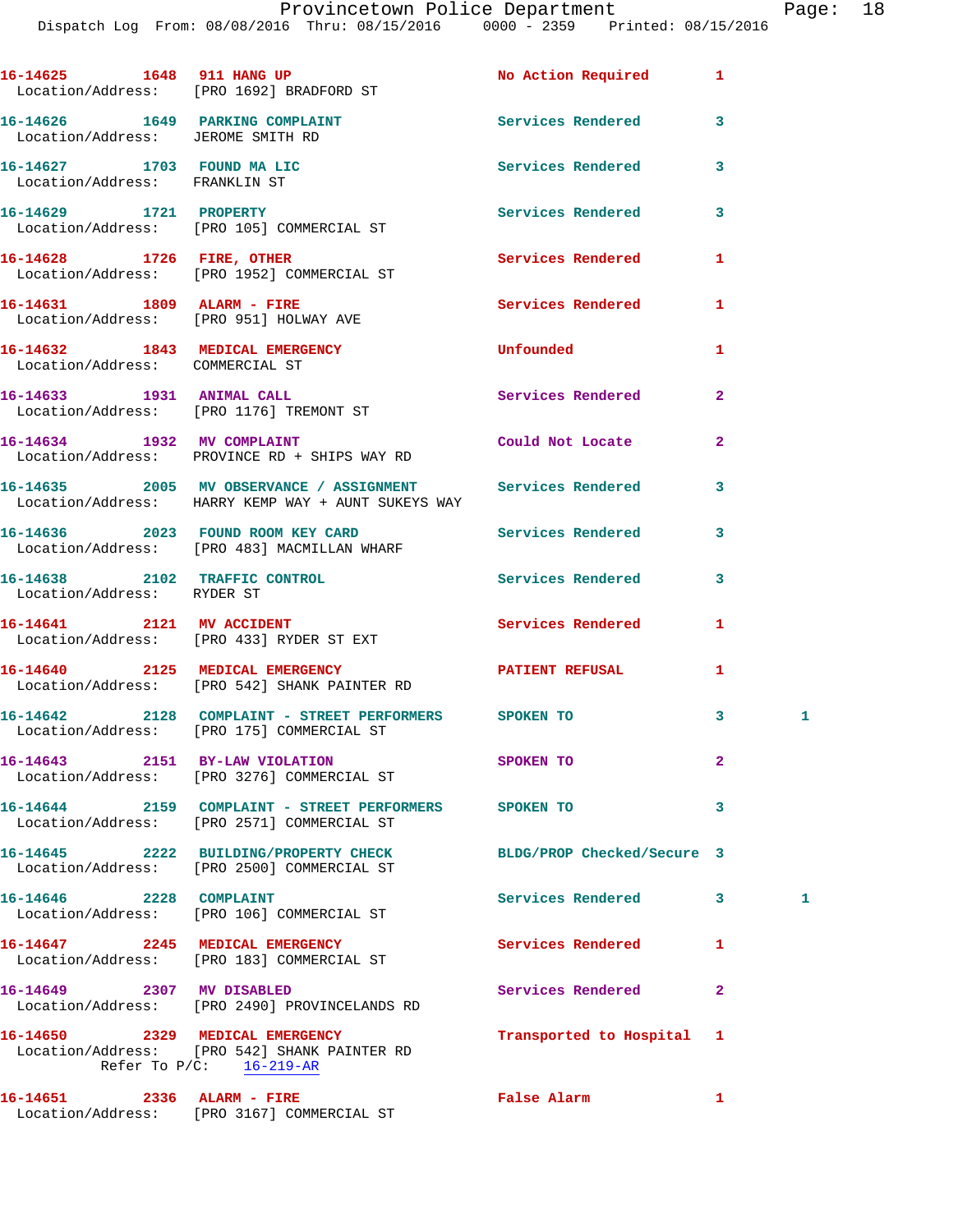**For Date: 08/14/2016 - Sunday 16-14652 0001 LOBBY TRAFFIC Services Rendered 2 25**  Location/Address: [PRO 542] SHANK PAINTER RD **16-14653 0010 MV OBSERVANCE / ASSIGNMENT No Action Required 3**  Location/Address: BRADFORD ST + HOWLAND ST **16-14654 0014 MV OBSERVANCE / ASSIGNMENT No Action Required 3**  Location/Address: [PRO 3440] ROUTE 6 **16-14655 0019 MOPED STOP/ARREST Arrest(s) Made 3**  Location/Address: BRADFORD ST + ALLERTON ST Refer To Arrest: 16-220-AR Refer To P/C: 16-224-AR **16-14656 0031 ASSIST AGENCY / WELLFLEET MVC Services Rendered 3**  Location/Address: [WEL] ROUTE 6 **16-14657 0133 MV STOP/OUI ARREST Arrest(s) Made 3**  Location/Address: [PRO 595] BRADFORD ST Refer To Arrest: 16-221-AR **16-14658 0136 MV COMPLAINT VERBAL WARNING 2**  Location/Address: ROUTE 6 16-14659 0146 COMPLAINT Services Rendered 3 Location/Address: BRADFORD ST + CONWELL ST **16-14661 0159 ASSIST CITIZEN Services Rendered 3**  Location/Address: [PRO 3276] COMMERCIAL ST 16-14663 0209 911 GENERAL Services Rendered 1 Location/Address: [PRO 146] COMMERCIAL ST **16-14665 0354 LEG LACERATION PATIENT REFUSAL 1**  Location/Address: [PRO 106] COMMERCIAL ST **16-14666 0607 LIFELINE CALL/TRANSPORT Transported to Hospital 1**  Location/Address: [PRO 1996] BAYBERRY AVE **16-14667 0825 MV OBSERVANCE / ASSIGNMENT Services Rendered 3**  Location/Address: [PRO 3440] ROUTE 6 **16-14668 0830 PARKED MV COMPLAINT Services Rendered 2**  Location/Address: SNOW ST + COMMERCIAL ST 16-14669 0841 FOUND CASH/ID Services Rendered 3 Location/Address: [PRO 419] COTTAGE ST **16-14670 0907 BURGLAR ALARM BLDG/PROP Checked/Secure 1**  Location/Address: [PRO 341] COMMERCIAL ST **16-14673 1026 MV OBSERVANCE / ASSIGNMENT Services Rendered 3**  Location/Address: HIGH POLE HL + BRADFORD ST **16-14675 1038 VANDALISM Services Rendered 3**  Location/Address: [PRO 2713] COMMERCIAL ST **16-14676 1052 BUILDING/PROPERTY CHECK Services Rendered 3**  Location/Address: [PRO 2483] COMMERCIAL ST **16-14715 1105 BAR CHECK BLDG/PROP Checked/Secure 2**  Location/Address: [PRO 3236] COMMERCIAL ST **16-14677 1159 ESCORT/TRANSPORT Taken/Referred to Other 3**  Location/Address: [PRO 542] SHANK PAINTER RD

**16-14679 1242 WELL-BEING CHECK Services Rendered 3**  Location/Address: [PRO 1261] COMMERCIAL ST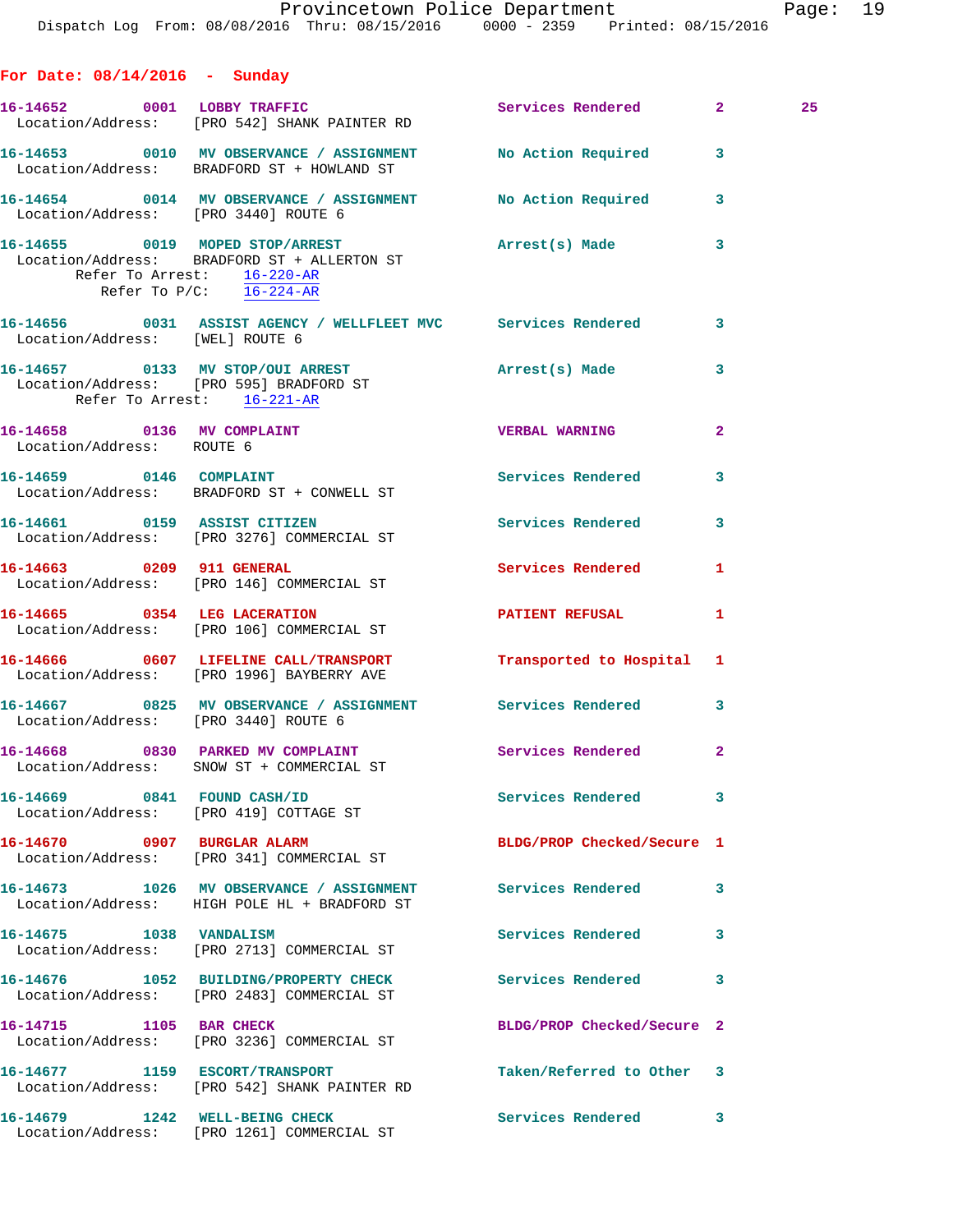|                                                                          | 16-14680 1306 WELL-BEING CHECK<br>Location/Address: [PRO 433] RYDER ST EXT                              | <b>Services Rendered</b>   | $\mathbf{3}$            |
|--------------------------------------------------------------------------|---------------------------------------------------------------------------------------------------------|----------------------------|-------------------------|
| 16-14681 1320 LOST PASSPORT                                              | Location/Address: [PRO 542] SHANK PAINTER RD                                                            | Services Rendered          | 3                       |
|                                                                          | 16-14682 1322 LOST POUCH/ID<br>Location/Address: [PRO 3085] COMMERCIAL ST                               | <b>Services Rendered</b>   | 3                       |
| 16-14683 1337 BROKEN GLASS                                               | Location/Address: [PRO 396] COMMERCIAL ST                                                               | Could Not Locate           | $\mathbf{2}$            |
| 16-14684 1348 LOST RING OF KEYES<br>Location: RP POCKETS                 |                                                                                                         | <b>Services Rendered</b>   | $\mathbf{3}$            |
| 16-14685 1425 SHOPLIFTING                                                | Location/Address: [PRO 290] COMMERCIAL ST                                                               | Could Not Locate 3         |                         |
| Location/Address: [PRO 3440] ROUTE 6                                     | 16-14686 1514 MV OBSERVANCE / ASSIGNMENT No Action Required                                             |                            | 3                       |
| 16-14688 1517 COMPLAINT/PARKING<br>Location/Address: [PRO 1489] ALDEN ST |                                                                                                         | SPOKEN TO                  | 3                       |
|                                                                          | 16-14690 1544 BUILDING/PROPERTY CHECK<br>Location/Address: [PRO 1778] SHANK PAINTER RD                  | BLDG/PROP Checked/Secure 3 |                         |
| 16-14691 1603 COMPLAINT-PHONE SCAM                                       | Location/Address: [PRO 3670] SHANK PAINTER RD                                                           | SPOKEN TO                  | 3                       |
| 16-14692 1607 LOST NY LIC<br>Location/Address: BRADFORD ST               |                                                                                                         | <b>Services Rendered</b>   | 3                       |
| 16-14693 1626 PROPERTY DAMAGE                                            | Location/Address: [PRO 3593] COMMERCIAL ST                                                              | SPOKEN TO                  | 3                       |
| 16-14694 1705 MV STOP                                                    | Location/Address: CENTRAL ST + COMMERCIAL ST                                                            | <b>VERBAL WARNING</b>      | 3                       |
| 16-14695 1717 FOUND VISA CARD                                            | Location/Address: [PRO 2490] PROVINCELANDS RD                                                           | <b>Services Rendered</b>   | $\overline{\mathbf{3}}$ |
| Location/Address: [PRO 3222] ALDEN ST                                    | 16-14696 1737 MEDICAL EMERGENCY/DOT                                                                     | <b>PATIENT REFUSAL</b>     | 1                       |
| 16-14697 1746 FOUND WALLET                                               | Location: [PRO 3431] LOPES SQUARE                                                                       | Services Rendered          | $\mathbf{3}$            |
|                                                                          | 16-14698 1833 PARKING COMPLAINT / GENERAL Services Rendered<br>Location/Address: [PRO 2489] BRADFORD ST |                            | $\mathbf{3}$            |
|                                                                          | 16-14699 1904 BOAT/HARBORMASTER<br>Location/Address: [PRO 2543] MACMILLAN WHARF                         | Services Rendered 2        |                         |
| 16-14700 1911 COMPLAINT                                                  | Location/Address: [PRO 542] SHANK PAINTER RD                                                            | Services Rendered          | $\overline{\mathbf{3}}$ |
| 16-14701 1917 MV STOP                                                    | Location/Address: [PRO 146] COMMERCIAL ST                                                               | Citation/Warning Issued 3  |                         |
| Location: TRURO PD                                                       | 16-14702 2006 ASSIST AGENCY / TRURO PD Services Rendered                                                |                            | 3                       |
| 16-14703 2014 HAZARDS<br>Location/Address: [PRO 2314] COURT ST           |                                                                                                         | SPOKEN TO                  | $\mathbf{2}$            |
|                                                                          | 16-14704 2036 MEDICAL EMERGENCY                                                                         | Transported to Hospital 1  |                         |
| 16-14705 2045 NOISE COMPLAINT                                            | Location/Address: [PRO 3145] RACE POINT RD                                                              | SPOKEN TO                  | $\overline{\mathbf{3}}$ |
|                                                                          |                                                                                                         |                            |                         |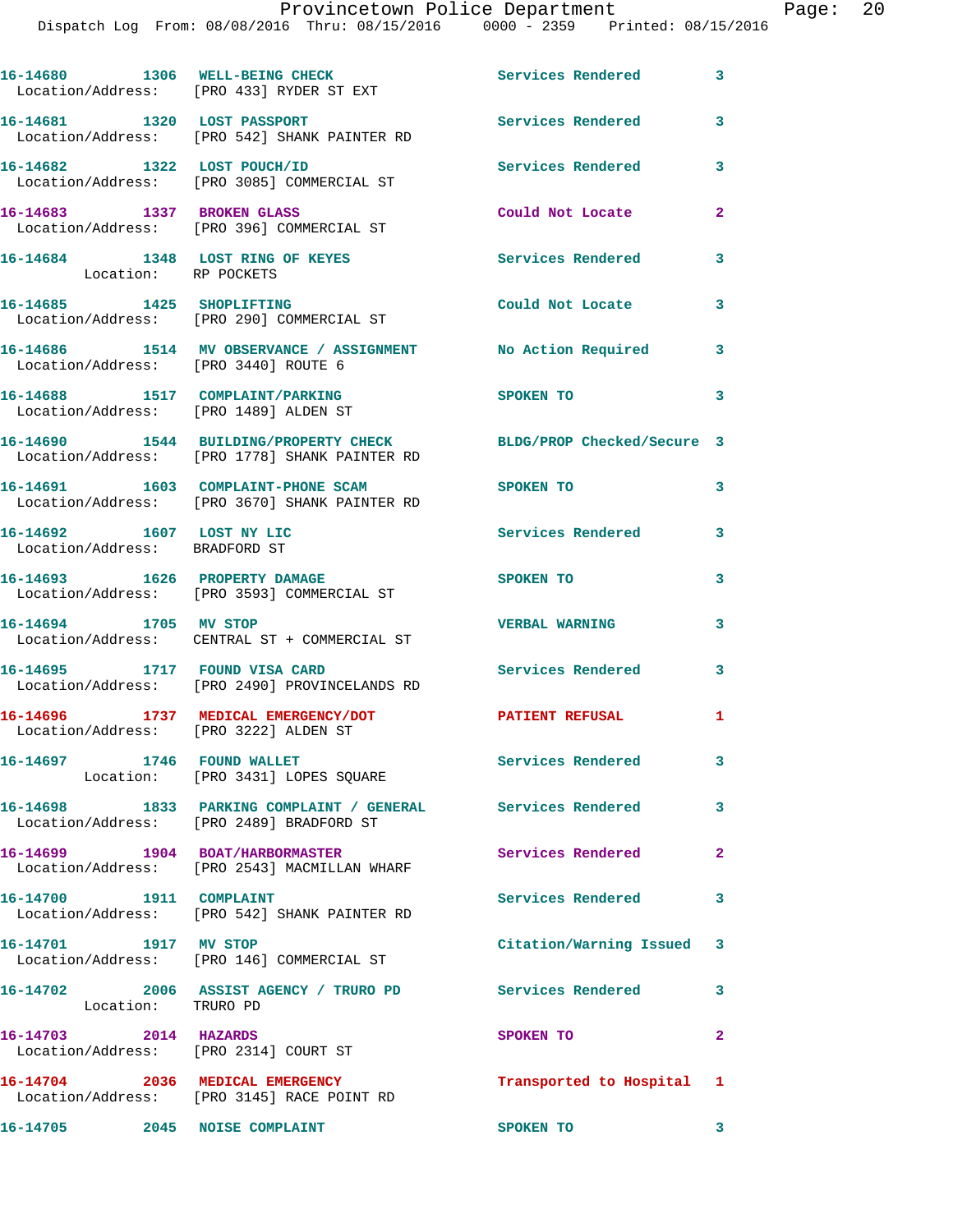|                                                               | Provincetown Police Department                                                                           |                            |                |
|---------------------------------------------------------------|----------------------------------------------------------------------------------------------------------|----------------------------|----------------|
|                                                               | Dispatch Log From: 08/08/2016 Thru: 08/15/2016 0000 - 2359 Printed: 08/15/2016                           |                            |                |
|                                                               | Location/Address: [PRO 2255] CONWAY ST                                                                   |                            |                |
|                                                               | 16-14706 2123 BAR CHECK<br>Location/Address: [PRO 3712] RYDER ST EXT                                     | LICENSING/NO ACTION        | $\mathbf{2}$   |
| 16-14707 2131 BAR CHECK                                       | Location/Address: [PRO 385] COMMERCIAL ST                                                                | LICENSING/NO ACTION        | $\overline{2}$ |
| 16-14708 2214 BAR CHECK                                       | Location/Address: [PRO 2698] COMMERCIAL ST                                                               | LICENSING/NO ACTION        | $\overline{2}$ |
| 16-14709 2220 BAR CHECK                                       | Location/Address: [PRO 3094] COMMERCIAL ST                                                               | <b>LICENSING/NO ACTION</b> | $\mathbf{2}$   |
| 16-14710 2220 BAR CHECK                                       | Location/Address: [PRO 399] COMMERCIAL ST                                                                | LICENSING/NO ACTION        | $\mathbf{2}$   |
|                                                               | 16-14711 2222 BAR CHECK<br>Location/Address: [PRO 3443] COMMERCIAL ST                                    | LICENSING/NO ACTION        | $\mathbf{2}$   |
| 16-14712 2229 BAR CHECK                                       | Location/Address: [PRO 208] COMMERCIAL ST                                                                | LICENSING/NO ACTION        | $\mathbf{2}$   |
| 16-14713 2234 BAR CHECK                                       | Location/Address: [PRO 484] MASONIC PL                                                                   | LICENSING/NO ACTION        | $\mathbf{2}$   |
| 16-14714 2236 BAR CHECK                                       | Location/Address: [PRO 3729] CARVER ST                                                                   | LICENSING/NO ACTION        | $\overline{2}$ |
|                                                               | 16-14716 2332 MV OBSERVANCE / ASSIGNMENT Services Rendered<br>Location/Address: BRADFORD ST + HOWLAND ST |                            | 3              |
| 16-14717 2337 MV STOP<br>Location/Address: BRADFORD ST        |                                                                                                          | <b>VERBAL WARNING</b>      | 3              |
| 16-14721 2345 FOUND KEYS<br>Location/Address: COMMERCIAL ST   |                                                                                                          | Services Rendered          | 3              |
| For Date: $08/15/2016$ - Monday                               |                                                                                                          |                            |                |
| 16-14718 0001 ALARM - FIRE                                    | Location/Address: [PRO 204] COMMERCIAL ST                                                                | False Alarm                | ı.             |
| 16-14719 0005 MV STOP<br>Location/Address: [PRO 2521] ROUTE 6 |                                                                                                          | Citation/Warning Issued    | 3              |
|                                                               | Location/Address: [PRO 3033] COMMERCIAL ST                                                               | BLDG/PROP Checked/Secure 3 |                |
| Location/Address: [PRO 2513] ROUTE 6                          |                                                                                                          |                            | 3              |
| 16-14723 0032 MV STOP<br>Location/Address: [PRO 2521] ROUTE 6 |                                                                                                          | <b>VERBAL WARNING</b>      | 3              |

| 16-14724          | 0051 |
|-------------------|------|
| Location/Address: |      |

**16-14725 0052 MV STOP VERBAL WARNING 3** 

Location: [PRO 3431] LOPES SQUARE

Location/Address: [PRO 2521] ROUTE 6

Location/Address: [PRO 2479] ROUTE 6

[PRO 2500] COMMERCIAL ST

Location/Address: [PRO 2521] ROUTE 6

**16-14724 0051 BUILDING/PROPERTY CHECK BLDG/PROP Checked/Secure 3** 

**16-14726 0111 MV STOP VERBAL WARNING 3** 

**16-14727 0144 MV STOP VERBAL WARNING 3** 

**16-14728 0150 ASSIST CITIZEN Could Not Locate 3** 

Page: 21